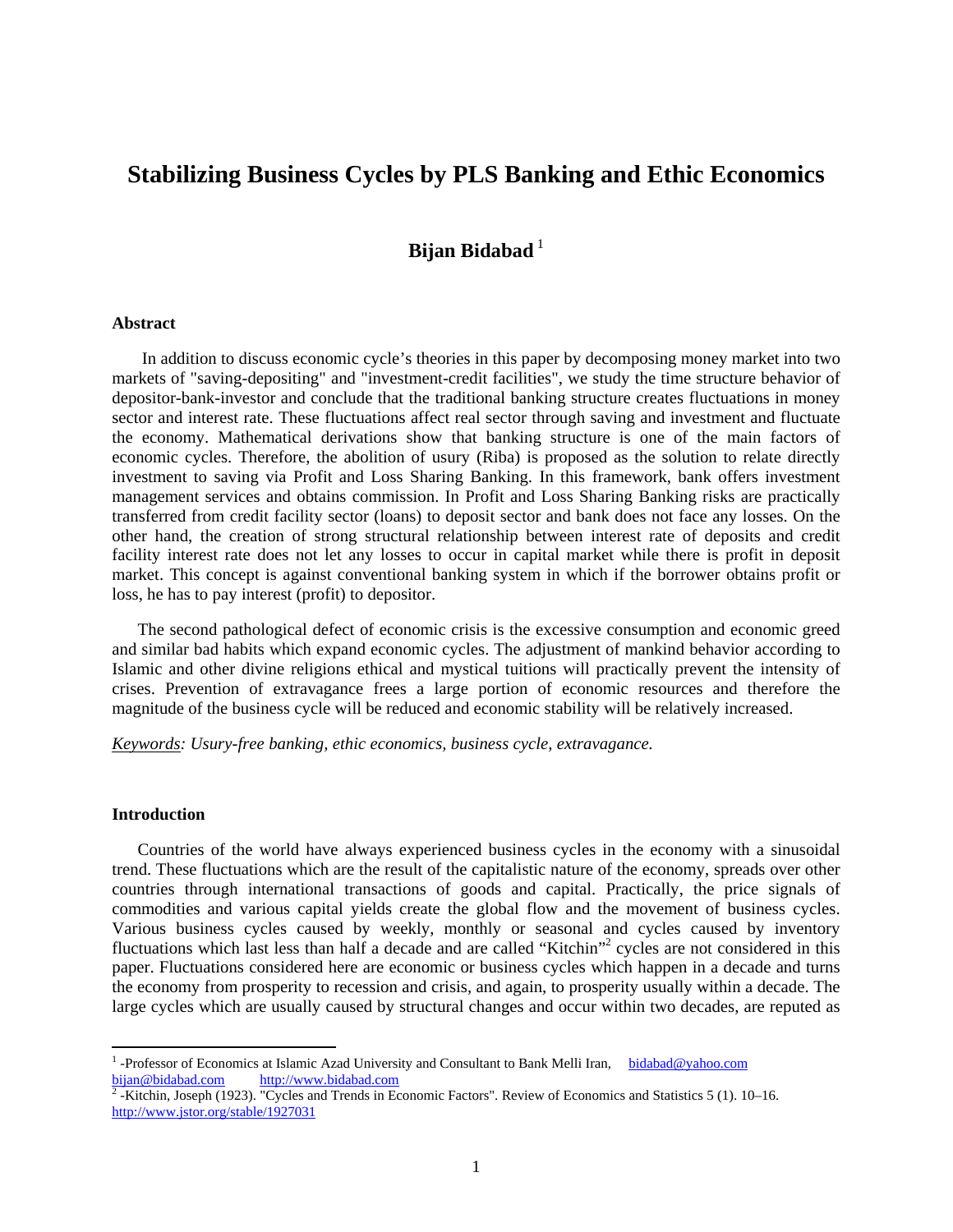"Kuznets"<sup>3</sup> cycles, and longer fluctuations caused by science and technology developments and take about half a century to complete, are called "Kondratieff"<sup>4</sup> cycles. Sometimes, the overlap of these cycles with usual business cycles creates large global crises such as crisis of 1920 decade and the crisis of the end of 2000 decade.

 This waviness is the result of the nature of mankind behavior; that is to say, the natural manner of men causes this behavior. This is because human being is extravagant and when he is rich, shows more extravagance, but the limited available sources do not let him to continue. Therefore, it has to stop during the economic prosperity. That is because resources do not increase proportional with people's economic activities. The scarcity of resources causes price increase and decrease of profit margin which is the beginning of recession and the turning point of business cycle.

## **Business cycle theories**

For the first time, Juglar<sup>5</sup> realized this phenomenon at 1862 for 8-11 years periods. After that, several theories were introduced about business cycles which studied business cycle from different points of view. As Schumpeter<sup>6</sup> described the four stages of business cycle, during prosperity stage, increase in production and prices and the decrease of interest rate are seen. During the second stage or recession, production and prices will decrease but interest rate will start to increase until we reach to the third stage which is the crisis when stock markets collapse and firms become bankrupt. Recovery starts during the fourth stage and is accompanied by stock exchange prosperity, increase of output, demand and prices.

"Goodwin"<sup>7</sup> believes that the reason for business cycles is the gap between income distribution between the profit of investors of economic firms and the earnings of labor force; when the economy has a high employment rate and labor demand increases, workers can't ask for higher wages because labor contracts are annual or have a fixed time and wages can be changed after the end of the contract period. The reverse happens during recession. Therefore, the income of the labor force is adjusted with the income of capital factor after a time lag which creates a cyclical behavior for matching production with consumption and ultimately shapes the cycle. Although Goodwin's theory has time dynamism, but mathematically, it's simple form gives first order difference equations. Although these equations have time ascending or descending trend, and are converging or diverging trends, but cannot obtain time oscillatory trends. The difference equation should be of second order to create sinusoid trends.

Some economists believe that the reason for business cycles is technological shocks $\delta$ , some other believe that they are created by political party and political decisions cycles <sup>9</sup>. Marxists believe it as the essence of capitalism, and New Classics believe that the decrease of labor purchasing power is the reason for capitalistic crises.

By scrutinizing the nature of waving and sinusoid movement of economic activities we can realize

<sup>&</sup>lt;sup>3</sup>- Simon Kuznets, Secular Movements in Production and Prices. Their Nature and their Bearing upon Cyclical Fluctuations. Boston: Houghton Mifflin, 1930.

<sup>4</sup> - Kondratieff, N. D.; Stolper, W. F. (1935). "The Long Waves in Economic Life". Review of Economics and Statistics 17 (6): 105–115. http://www.jstor.org/stable/1928486 <sup>5</sup>

 <sup>-</sup>Clement Juglar, Des Crises commerciales et leur retour periodique en France, en Angleterre, et aux Etats-Unis. Paris: Guillaumin, 1862. http://gallica.bnf.fr/ark:/12148/bpt6k1060720<br><sup>6</sup> - Schumpeter, J. A. (1954). History of Economic Analysis. London: George Allen & Unwin.

 $7$ - Richard Goodwin, "The Business Cycle as a Self-Sustaining Oscillation", 1949, Econometrica.

Richard Goodwin, Nonlinear Dynamics and Economic Evolution", 1991, in Niels Thygesen et al., editors, Business Cycles. 8 <sup>8</sup> - Real business cycle theory. Kydland, Finn E.; Prescott, Edward C. (1982). "Time to Build and Aggregate Fluctuations". Econometrica 50 (6): 1345–1370. http://www.jstor.org/stable/1913386 <sup>9</sup>

<sup>&</sup>lt;sup>9</sup>-Political business cycle. Partisan business cycle. Michal Kalecki.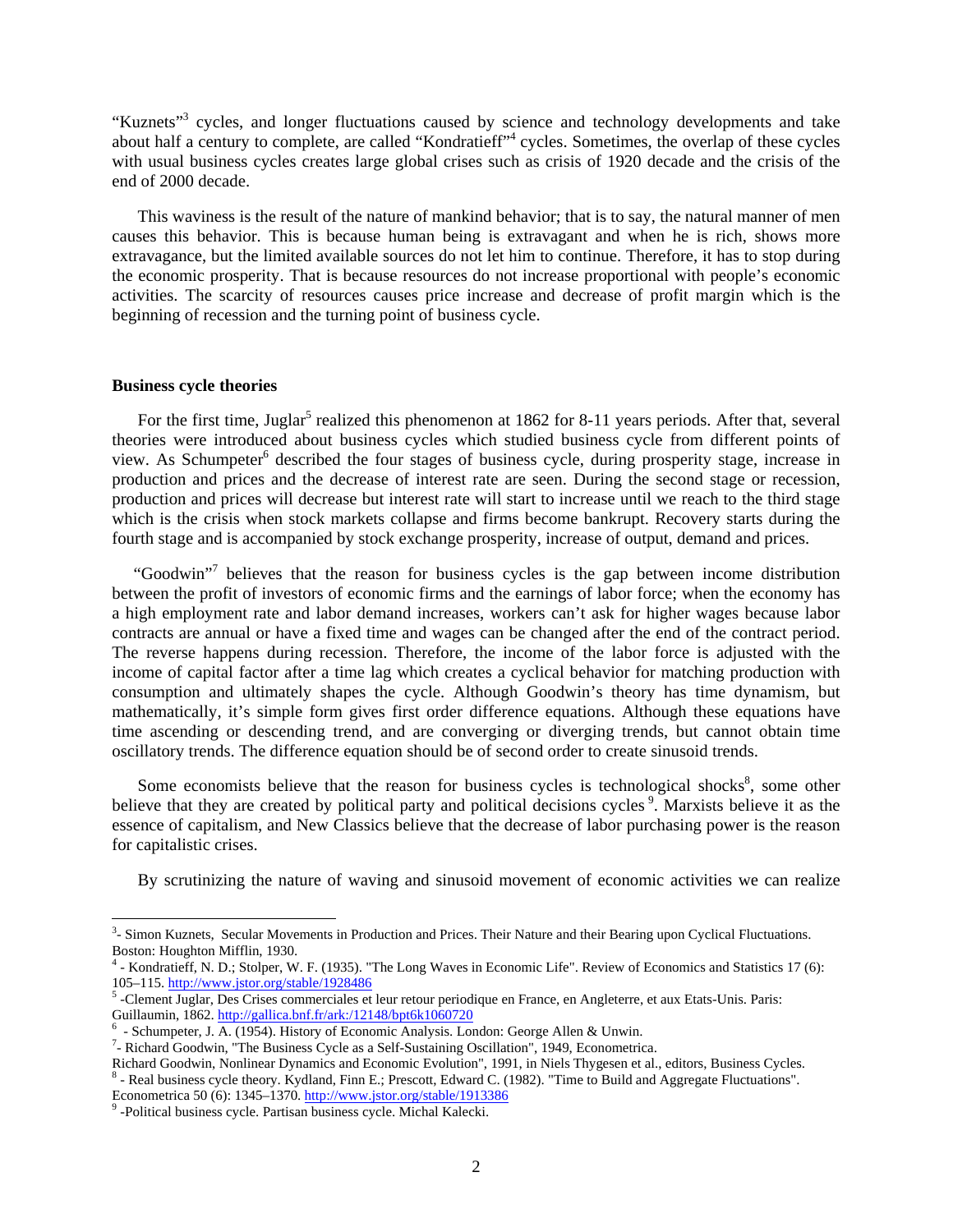this nature automatically leads to situations in which economy turns from prosperity to recession and crisis and again into prosperity. Some believe the reason behind this sinusoid movement is inventory operation and supply flow. That is, when the economy produces more than consumption, goods are accumulated in the warehouses and the producer has to decrease price to sell the inventory. The lowering price and the large accumulated inventory will loosen production and producer has to decrease production which decreases the income of factors of production (labor, capital and others). That is to say, income at macro level will drop which decreases demand for goods and services. The lower demand will decrease price and economic firms face more recession. This phenomenon goes forward until recession changes to crisis. During this stage, production continues to decrease, but practically the trend of price decrease is lowering or stopped. Price reaches production cost and since it is not possible for the producer to decrease price below production cost, production is stopped and many inefficient firms become bankrupt and total supply will decline in the country. The decrease in supply is followed by price increase and persuades production which increases income of factors of production in the next stage and is followed by more price increase and moves the economy from crisis to prosperity until we reach the beginning of next business cycle. After a while, recession starts and the cycle reiterate again.

 According to Keynesian Economists, fluctuation in total demand causes the economy to reach equilibrium in short period which is not equilibrium at full employment. The motivation to obtain full employment in equilibrium which is below full employment and the inefficient excessive use of sources and factors of production and production capacity in equilibriums beyond full employment will cause business cycles. Keynesian theories believe that the lack of enough effective demand in the economy is an indigenous cause for crises while Classic and New-Classics believe exogenous factors are the causes of business cycles. They believe supply will create its own demand<sup>10</sup>. Since according to these two views, government interference policies have positive or negative effect in abolishing crises, will lead to different policy results. The first offers financial and the second offers monetary policy. Paul Samuelson $<sup>11</sup>$ </sup> describes Keynesian analysis on the basis of multiplier effect (on consumption) and accelerator (in investment) which create cycles through changes of total demand components. The struggle between Keynesian and Classic economists can be introduced in this discussion. Keynes believed when the economy is in liquidity trap, or there is no coordination between investment and saving, in order to obtain equilibrium in money market, it is necessary to reduce interest rate below zero. In this situation it is not possible to use monetary policies to overcome crisis because, interest rate is so low that cannot be reduced. Essentially, the liquidity trap is because of poor relationship between efficiency rate of production in real sector and interest rate. That is to say, the interest rate has decreased to a very low figure, regardless of productivity rate. One of the reasons behind this situation is the increase of investment risk which decreases the net investment yield. The point is that, if it was possible to make negative interest rate in the economy, which is not possible operationally, monetary policies were capable of overcoming crisis. Therefore, national policies are recommended which are conducted in group 20 by injecting about \$5 trillion to overcome the present crisis. This method practically causes the crisis stricken economies come out the crisis, but in order to achieve this effect it is necessary to wait about half a decade until economic mechanisms lead the economy to prosperity through natural ways. The overview of economic variables in the last decade shows the same in comparison with 1920 crisis. The sever oil and grains price increase and successive draughts and unexpected ecological and meteorological events had increasing effects on this crisis. Similar conditions of the present crisis were also seen in the crisis of 1920 decade. Also during that period interest rate was severely reduced, but the economic conditions were so bad that even the low price of capital could not allocate adequate resources for production. Therefore, similar to financial policy which took about a decade to recover the global economy from crisis, accordingly at present time we have to wait until the injection of financial resources could again turn the global economy to recovery and prosperity.

 $10$  -Say's Law.

<sup>&</sup>lt;sup>11</sup> - Oscillator Model.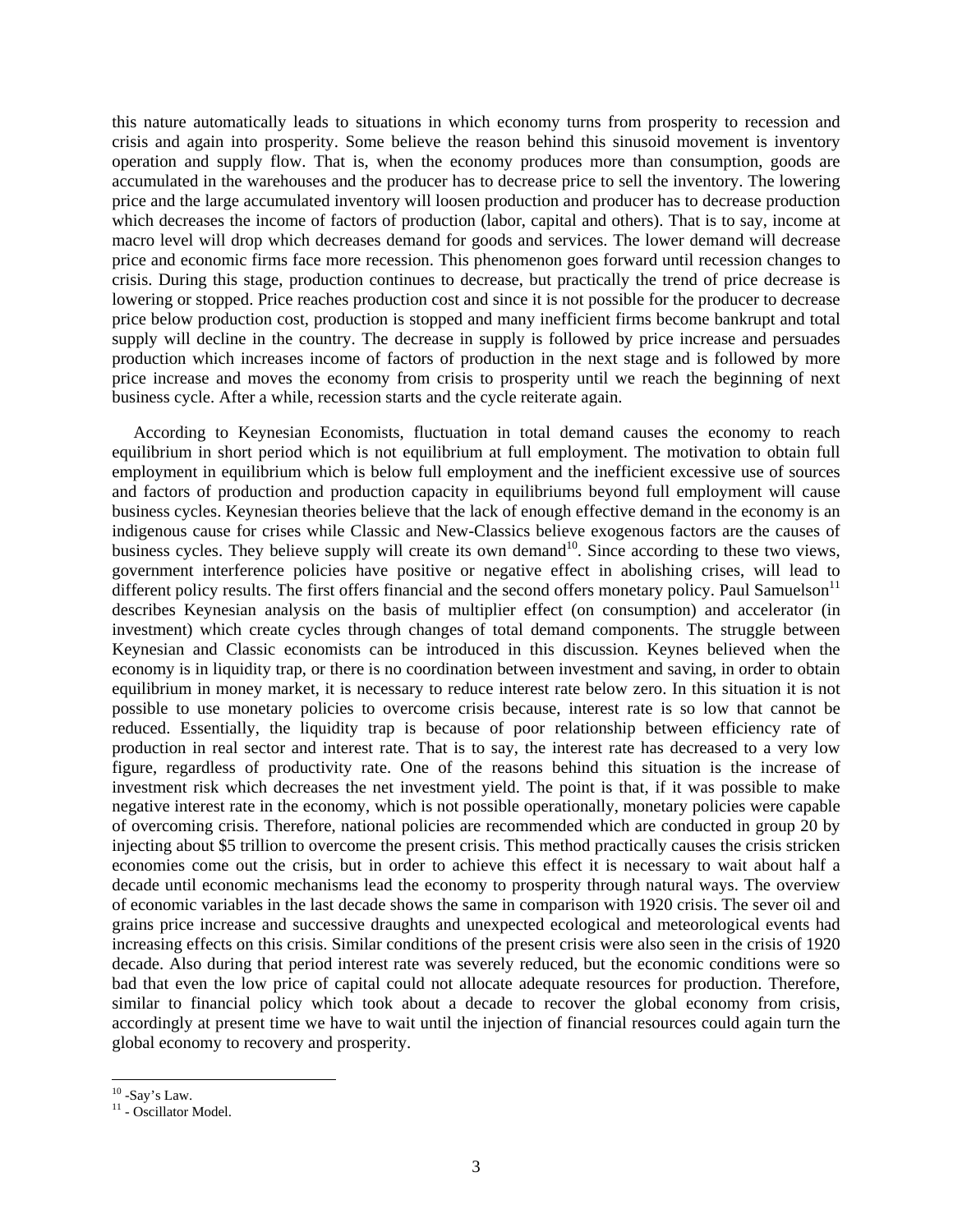#### **Money market and the role of banks in creation of economic cycles**

 The essential solution which is forgotten by economists is the reform of monetary and banking structure. Some theories suggest that banking structures are among factors which create crisis. In spite of excessive inventory theory, the variation of inventory is the effect of cycles, not its cause. In contrary to what is formed in the minds of economists around the world, the recent recession was not because of recession in American housing market; rather it was the consequence of this crisis. In spite of the set fort theories, the cause of recession was not in housing sector, but it was the result of a structural behavior in money and banking sector. The theory of credit cycles by Irving  $Fisher^{12}$  is one of the interesting theories about the cause of business cycles. He believes that credit cycles are the starting reason for economic cycles. Accordingly, the net increase of credits and equal with that, the debts as a percentage of GDP, creates economic prosperity, and vice versa, the decrease of net credit, moves the economy towards recession and crisis. In direction of Fisher theory, Minsky<sup>13</sup> puts forward the financial instability theory and develops Fisher theory by describing credit bubbles and the burst of these bubbles and their effects on economic cycles. He believes that the reason is the accumulated debts to banks. In this connection the Austrian school of thought<sup>14</sup> can be put forward which believes that the cause of credit changes is the monetary expansionary policies of central banks. This school refers to the role of interest rate as the price of capital for investment and agrees that in an open economy without central bank, interest rate describes the real time preference of borrowers and lenders, but central bank disturbs this equilibrium between them and inevitably creates fluctuations in the economy. When Fisher put forward this theory, the dynamic mathematical tools such as difference equations were not used. If the application of difference equations which was set forth in 1950 decade were introduced into economic analysis a few decades earlier, by using this tool, Fisher could dynamize the occurrence of crisis, as he explained the richest monetary theory which is the quantitative theory of money with the help of Balance Law from physics<sup>15</sup>.

 In spite of the view of recent economists who believe in a single money market, we divide it into two separate markets where banks operate as intermediates between them. In other words, the demand of the bank for deposits is at one side of the bank which intersects with the supply of deposits and fixes interest rate which is called deposit interest rate. On the other side, bank creates another market by supplying funds for credit finance and its intersection with demand for credit facilities creates the interest rate for credit facilities. That is to say bank stands between two markets of supply and demand of monetary funds. Now suppose that because of the consumption increase, deposit supply falls down. This will increase the deposit interest rate. The increase in deposit interest rate cannot instantly increase credit interest rate because credit contracts have been fixed for a period of time and bank has to wait for the duration of the contract before increasing the rate in new contracts for credit facilities and subsequently, the interest rate for credit facilities will increase in the economy. Bank will face losses during this period of time and after a time lag will compensate it by the increase of credit facility rate. Although this lag is not quite visible for people, from economic point of view it creates a special dynamic relationship between supply and demand for capital. It can mathematically be shown that because of this lag, the relationship between these two variables is a second degree behavioral difference equation. Second degree difference equations

 $12$  - Fisher, Irving (1933), "The Debt-Deflation Theory of Great Depressions", Econometrica, http://fraser.stlouisfed.org/docs/meltzer/fisdeb33.pdf

<sup>&</sup>lt;sup>13</sup> Hyman Minsky The Credit Crisis: Denial, delusion and the "defunct" American economist who foresaw the dénouement. http://www.finfacts.ie/irishfinancenews/article\_1014734.shtml

Hyman Minsky The Financial Instability Hypothesis, Working Paper No 74, May 1992, pp. 6-8. http://www.levy.org/pubs/wp74.pdf 14- Works of Ludwig von Mises and Friedrich Hayek.

<sup>&</sup>lt;sup>15</sup> - William Jack Baumol, Topology of Second Order Linear Difference Equations with Constant Coefficients, 1958, Econometrica

William Jack Baumol, Economic Dynamics, R. Turvey, 1951.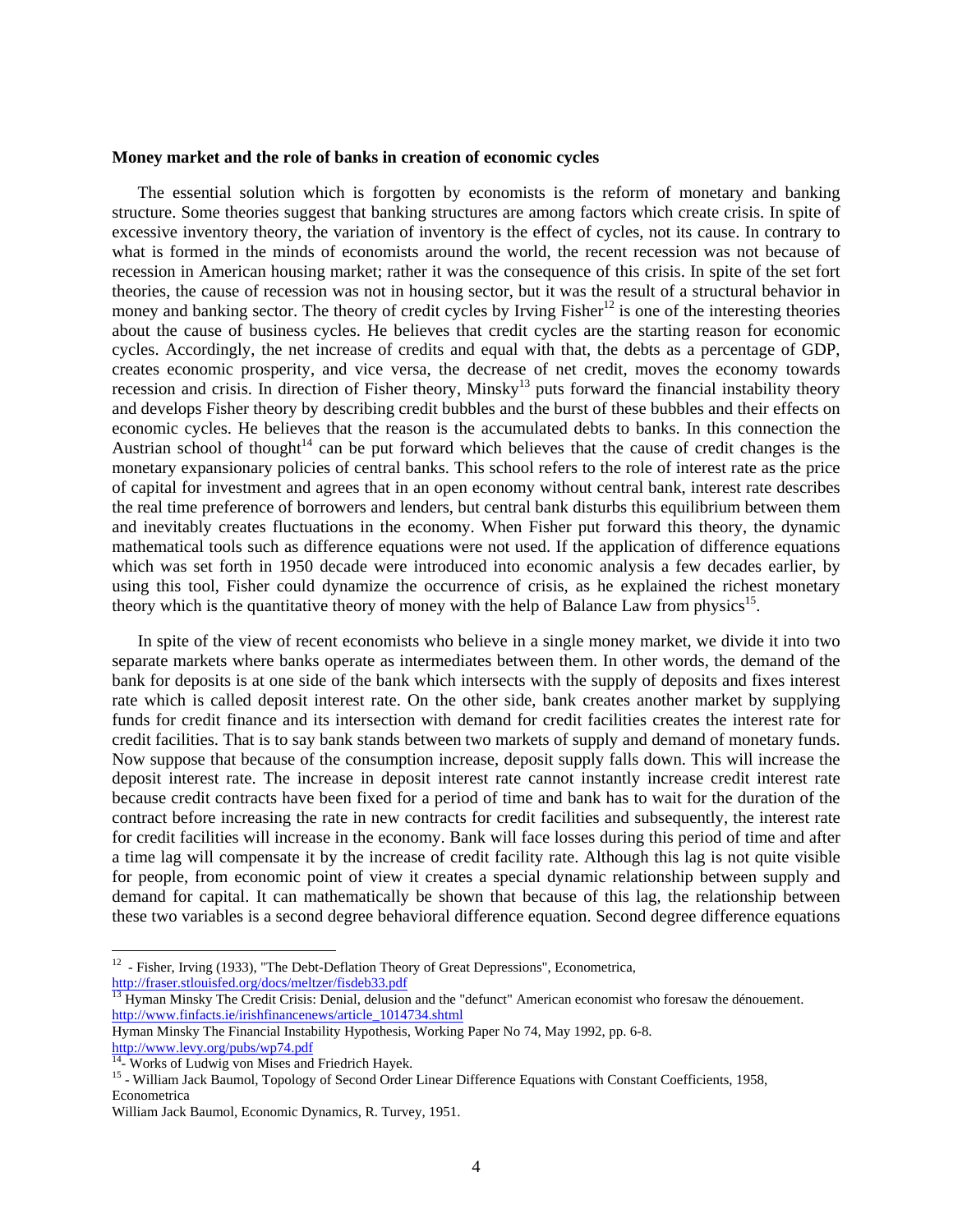have a wavy character which creates cycles. Therefore, practically, the cycles created in the saving and families' consumption will transfer into the investment and production sectors.

 In other words, all fluctuations seen in real sector of the economy are induced by fluctuations in the money market. Many studies have been carried out about this subject which is one of the obvious subjects of monetary theories in the economy. If fluctuations of the money sector of the economy alleviate, many of the fluctuations of the real sector will also tend to be stabilized. The most important effect of elimination of "usury" is the direct bridging of the investment sector to saving sector of the economy<sup>16</sup>. When banks try to maximize profit through optimizing their behavior, the intermediate sector (banks) acts as a separate sector of the economy and the differences created by them between interest rates of supply and demand of funds, create fluctuations in financial markets. Since loan contracts have maturity periods, changes in supply (sources) or demand (uses) side of funds take time to be transferred to the other side. This time lag creates continuous fluctuations in financial markets. This analysis can be seen in the following graph:





Where:

- $S^B$  *Loan supply by banks*
- *S*<sup>*s*</sup> Fund supply by depositors
- $D<sup>L</sup>$  Loan fund demand
- $D^B$  Bank demand for funds<br>  $r^S$  Saving interest rate
- **Saving interest rate**
- $r^L$ Loan interest rate
- $m<sup>S</sup>$  Amount of saving
- $m^B$  **Amount of loans**
- *R* Bank's revenue

<sup>&</sup>lt;sup>16</sup> - For more information look through: Bidabad, Bijan, Economic-juristic analysis of usury in consumption and investment loans and contemporary jurisprudence shortages in exploring legislator commandments. Proceeding of the  $2<sup>nd</sup>$  International Islamic Banking Conference. Monash University of Malaysia. 9-10 September 2004. Reprinted in: National Interest, Journal of the Center for Strategic Research, Vol. 2, No. 1, winter 2006, pp. 72-90. Tehran, Iran. http://www.bidabad.com/doc/reba-english-4.html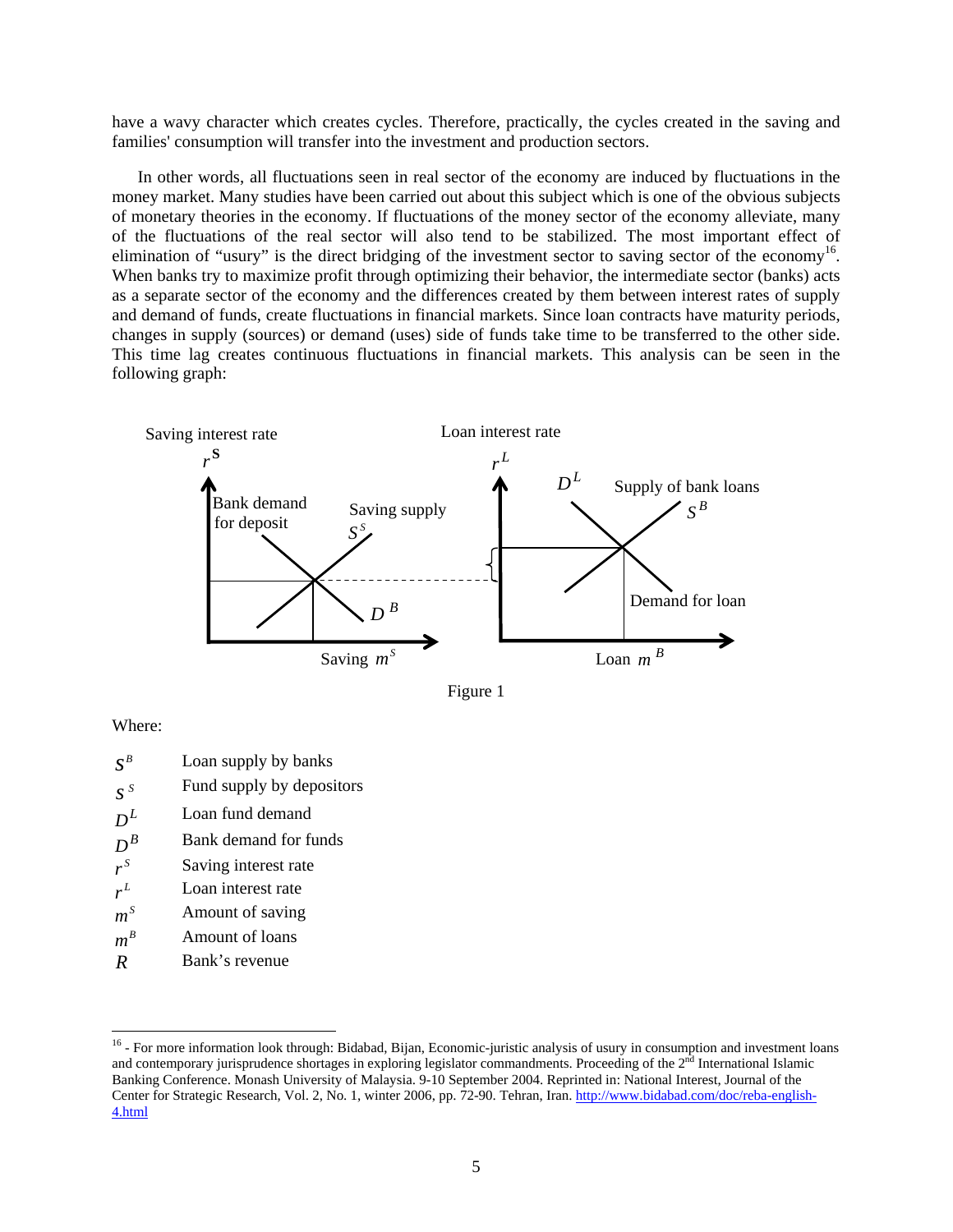Bank's revenue at time t is equal to:

$$
R_t = m_t^B r_t^L - m_t^S r_t^S \tag{1}
$$

At equilibrium we have:

$$
m_t^B = D_t^L = S_t^B
$$
  
\n
$$
m_t^S = D_t^B = S_t^S
$$
\n(2)

Now suppose a new condition in which demand for loans decreases and  $D_t^L$  moves to left side to  $D_{t+1}^L$ . In the new equilibrium, if bank's revenue turns negative, we have:

$$
r_{t+1}^L <
$$

*L t*

 $r_{t+1}^L < r_t^L$  (4)

Or:

$$
R_{t+1} = m_{t+1}^B r_{t+1}^L - m_t^S r_t^S < \infty
$$
\n<sup>(5)</sup>

 Therefore, regarding time-loan contracts of bank, bank has practically to compensate losses during  $t+1$  period from other sources until the next period when  $D<sup>B</sup>$ curve moves to the left hand side. That is to say:

$$
r_{t+2}^S > r_{t+1}^L
$$
\n
$$
r_{t+2}^S > r_{t+1}^L
$$
\n
$$
(6)
$$

$$
R_{t+2} = m_{t+1}^B \ r_{t+1}^L - m_{t+2}^S \ r_{t+2}^S > \circ \tag{7}
$$

 By generalizing this hypothesis we clearly see that whenever shocks occur in deposit supply or demand for banks' credit facilities (loan), because of time contracts, these shocks will be transferred to the other market in the next period and the fluctuations transfer from market to market alternatively and permanently fluctuates other related markets.

By considering the sign of three equations of  $(1)$ ,  $(5)$  and  $(7)$ , we can clearly see that the behavior of variable R is alternative in different time periods. The behavior of the two markets described above can be drowned according to Cob-Web model which creates different fluctuation according to the gradient of different parts of supply and demand curves.

The interest rates in the two markets are as follows:

$$
r_t^S = r^S(m_t^S)
$$
  
\n
$$
r_t^L = r^L(m_t^B)
$$
\n(8)

 If according to the above assumptions we adjust the relationship of the two markets with one time-lag, we have:

$$
m_{t+1}^S = f(m_t^B)
$$
 (10)

By replacing (8) and (9) in (10), we have:

$$
r_t^S = r^S(f(m_{t-1}^B)) = r^S(f(r^{L^1}(r_{t-1}^L)))
$$
\n(11)

 In other words, the interest rate in the deposit market is a function of interest rate in loan market in the last period. The adjustment takes place when the return movement occurs in the next period which means that the interest rate of loan market is itself a function of interest rate of deposit market in the previous period, or: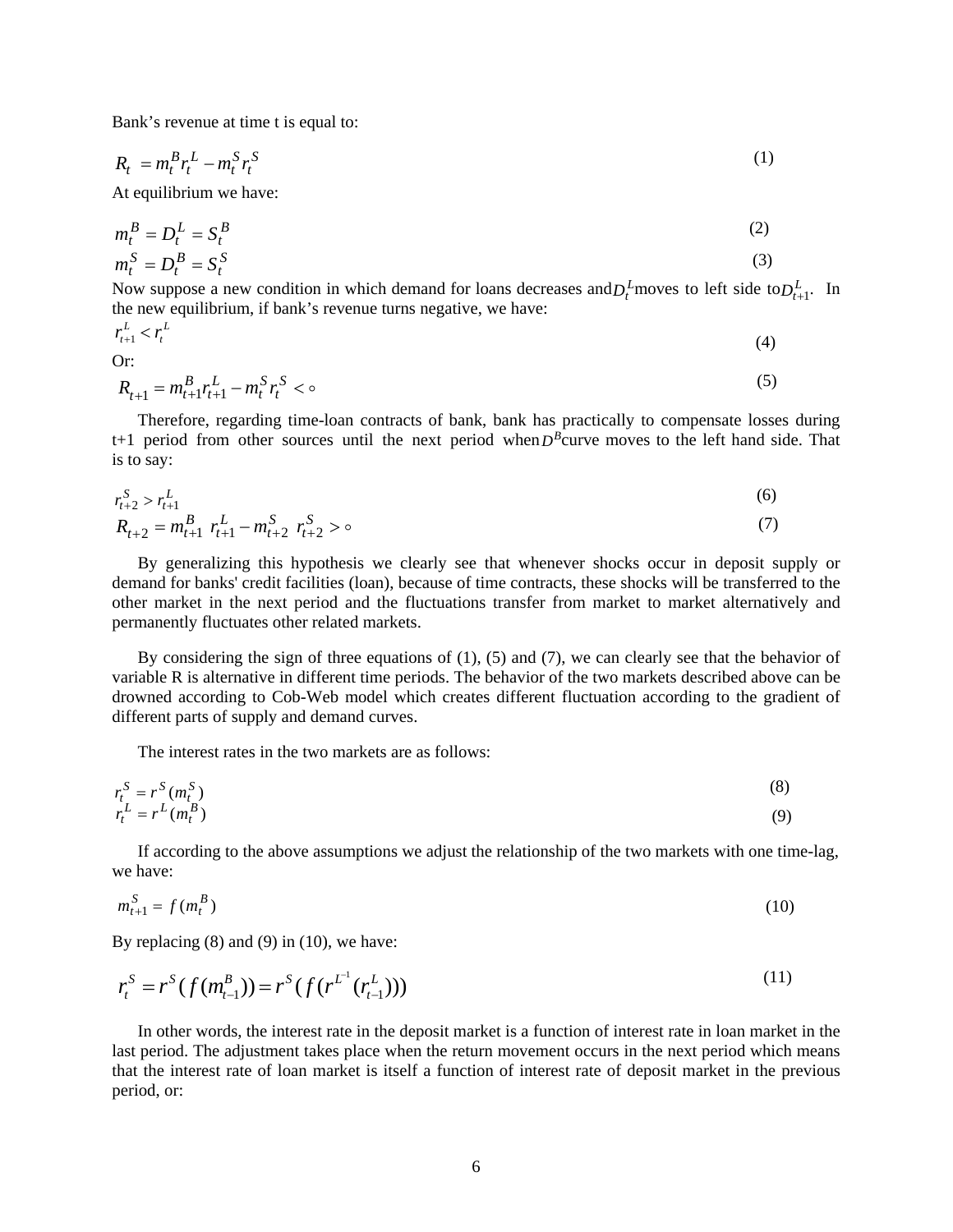$$
m_{t+1}^B = g(m_t^S) \tag{12}
$$

By replacing (10) in (12), we will have:

$$
m_{t+1}^B = g(f(m_{t-1}^B))
$$
\n(13)

 This is a second order difference equation which is characterized to fluctuate easily in time. This is also true about interest rates. By replacing (12) in (10), we have:

$$
m_{t+1}^S = f(g(m_{t-1}^S))
$$
\n(14)

 This equation similar to equation (13) can be completely oscillatory. By replacing (12) in (9), we will have:

$$
r_t^L = r^L(g(m_{t-1}^S)) = r^L(g(r^{S^{-1}}(r_{t-1}^L)))
$$
\n(15)

Since equations (15) and (11) are function of  $m_{t-1}^S$  and  $m_{t-1}^B$  these two variables can completely be oscillatory according to (14) and (13).

 Therefore, interest rate similar to the amount of deposits (savings) and loans in both loans and deposits markets can fluctuate.

#### **Transfer of fluctuations from monetary sector to real sector**

 Although the transfer of monetary fluctuations to real sector can be clearly seen and understood, but in order to clarify the subject, we consider the equilibrium at macro level and its relation with interest rate fluctuations induced by the banking behavior. According to national accounting relationship we can write:

$$
gdp = con + inv + gov + ex - im
$$
  
\n
$$
gde = con + sav + tax + tr
$$
\n
$$
gdp = gde
$$
\n(16)

In which:

| $gdp = gde$ | Gross domestic product $=$ Gross domestic expenditure |
|-------------|-------------------------------------------------------|
| con         | Consumption                                           |
| inv         | Investmnt                                             |
| gov         | Government expenditures                               |
| ex          | <b>Exports</b>                                        |
| im          | Imports                                               |
| sav         | Saving                                                |
| tax         | Tax                                                   |
| tr          | Transfer payments to outside                          |
|             |                                                       |

By solving equation (16), the equilibrium condition in macro economy will be obtained:

 $(\text{inv} - \text{sav}) + (\text{gov} - \text{tax})(e + x - \text{im} - \text{tr}) = 0$  (17)

 Foreign exchange markets relate international capital markets to real sector through foreign exchange rates and financial derivatives such as options, futures, forward contracts, and time deposit certificates where these markets also oscillatory affect the real sector through interest rate similarly, but for simplicity, we do not consider it and according to equations (15) and (11), we will only consider the two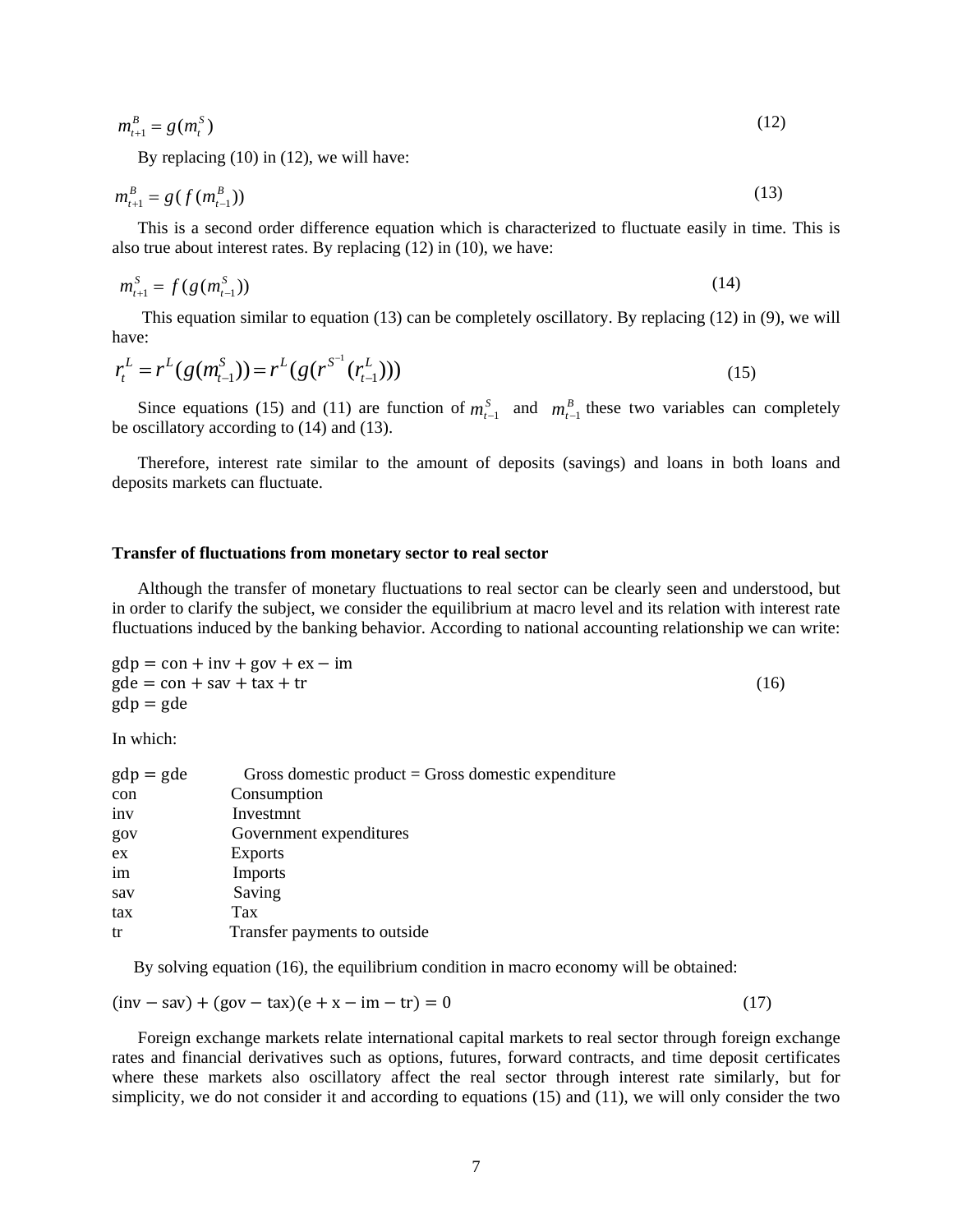variables of investment and saving as functions of interest rates of saving deposits and loans ( $r^s$  and  $r^L$ ). In other words, the equilibrium condition in the economy in time t will be as follows:

$$
(\text{inv}_{t}(r_{t}^{L}) - \text{sav}_{t}(r_{t}^{S})) + (\text{gov}_{t} - \text{tax}_{t}) + (\text{ex}_{t} - \text{im}_{t} - \text{tr}_{t}) = 0
$$
\n(18)

By replacing  $r_t^S$  and  $r_t^L$  from equations (15) and (11) in equilibrium condition, we will have:

$$
(\text{inv}_{t}\left(r^{L}(g(r^{S^{-1}}(r_{t-1}^{L})))\right) - \text{sav}_{t}\left(r^{S}(f(r^{L^{1}}(r_{t-1}^{L})))\right) + (\text{gov}_{t} - \text{tax}_{t}) + (\text{ex}_{t} - \text{im}_{t} - \text{tr}_{t}) = 0
$$
\n(19)

If the government has balanced fiscal policy which means  $(gov_t - tax_t) = 0$  and the trade balance is also balanced ( $(ex_t - im_t - tr_t) = 0$ ), again the equilibrium (19) is a second order difference equation which can lead the economy into disequilibrium in different times. In other words, the mathematical behavior of equation (19) will be different regarding the behavioral characteristic of saving and loan contracts and the reaction of depositors and borrowers (investors) to interest rates of deposits and loans which can show any kind of oscillatory behavior. But this behavior cannot be expanding (diverging) or dampening (converging) forever, because disequilibrium tends to zero in the long run. Therefore, necessarily even if the equilibrium is a moving equilibrium, it should oscillate around its long run equilibrium and this phenomenon creates economic cycles.

It may be necessary to brief that by using fiscal policy  $(gov_t - tax_t)$  according to Keynes theory, we can compensate disequilibrium in equation (18). But by injecting financial resources to the economy equal to  $(gov_t - tax_t) > 0$ , the excess government budget in time t *Ceteris Paribus* will be government debt to the central bank at time t+1 and disrupts budget balance and the government has to levy more tax to compensate this deficit in the next period which leads to recession and disequilibrium and fluctuation in the next period. The same is true about the last parentheses of equation (19) about trade balance which is  $(e + x - im - tr)$ . By creating export incentives and import barriers for imports at time t, government increases the trade balance equal to  $(ex_t - im_t - tr_t) > 0$ , and by increase of exchange rate in period t+1, exchange stability will be disrupted and we will face deficit in foreign trade which will have negative effects on the economy and creates fluctuations.

### **The capability of second order difference equation in explaining fluctuations**

 In order to clarify more second order difference equations' behavior, we will brief the time trend dynamism of linear non-homogenous difference equation with fixed coefficients. Consider a linear nonhomogeneous second order difference equation with constant L and fixed coefficients of a and b:

$$
y_{t+2} + ay_{t+1} + by_t = L \tag{20}
$$

According to the amounts of a and b, the time trend of this equilibrium can be linear or non-linear for each Special Solution. By foregoing L for the time being, the Complementary Function will be as follow:

$$
y_{t+2} + ay_{t+1} + by_t = 0 \tag{21}
$$

This difference equation has the following second order Characteristic Equation with roots x',x":

$$
x^{2} + ax + b = 0
$$
 x',  $x'' = (-a \pm \sqrt{a^{2} - 4b})/2$  (22)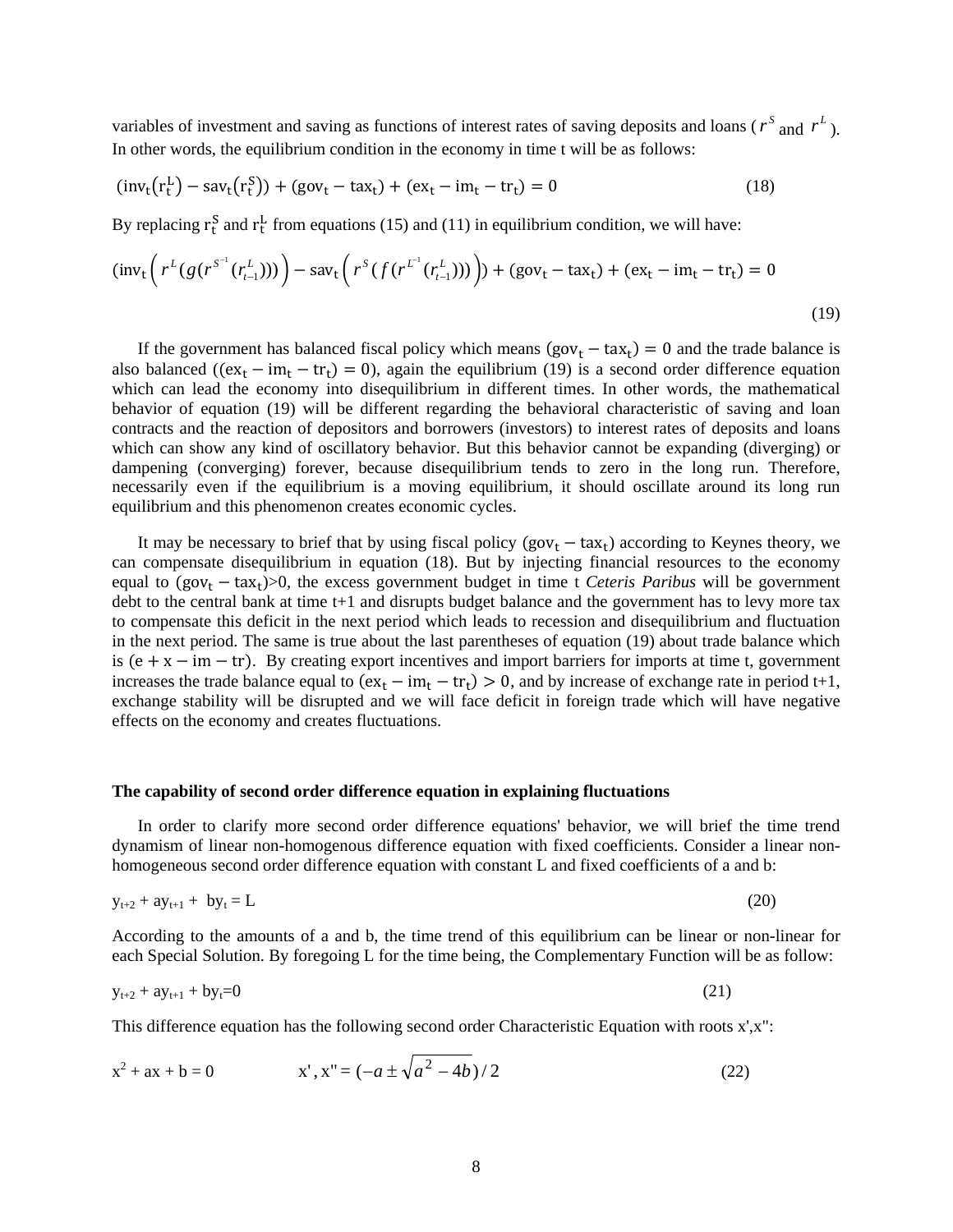The Final Solution is in the form of the sum of "Special Solution" ( $y_p=M$ ) (by solving the nonhomogeneous equation) and "Complementary Function":

$$
y_t = A(x')^t + B(x'')^t + y_p
$$

If the equation has two true positive or zero roots, when both of these roots are true and less than one, by the increase of t,  $y_t$  tends to constant M (figure 2). But if  $x'=1$  and  $x''<1$ , when t increases,  $y_t$  tends to A+M (figure 3). If  $x''=1$  and  $x' < 1$ , when t increases,  $y_t$  will finally tend to B+M. If one of the roots is bigger than the other  $(x>1)$  and B and A are both positive, by increase of t,  $y_t$  will increase (figure 4).



If  $A \triangleleft 0$  and  $B > 0$ , the result depends on whether x' or x" is larger. At the preliminary stages, by increase of t, the amount of  $y_t$  is more affected by the term whose root is larger (figure 5).



If the two roots are true and negative (or zero), when x", x'<0, when t is even,  $(x<sup>n</sup>)<sup>t</sup>$  and  $(x)<sup>t</sup>$  will be positive, and when t is odd, these items will be negative. This causes  $y_t$  to oscillate in successive periods. If the absolute value of both roots are less than one,  $0 \le |x'|$ ,  $|x''| \le 1$ ; which means:  $-1 \le x'$ ,  $x'' \le 0$ , by increase of t,  $|A(x')^t|$ ,  $|B(x'')^t$  will reduce and the amount of  $y_t$  tends towards M and finally will fit on line  $y_p = M$ (figure 6). If  $x' = -1$  and  $-1 \lt x'' \lt 0$ ,  $A(X')^t$  does not depend on the amount of t, but only on its being odd or even. When t is even, the last expression is equal to A and when it is odd, it will be equal to –A. Also by increase of t, the amount of  $B(x'')^t$  will decrease and  $y_t$  oscillatory tends to  $A(x')^t$ +M and  $A(-1)^t$ +M (figure 7). When  $x$ ', $x$ "<-1,  $y_t$  fluctuation will increase by the increase of t and the root with higher absolute value, will have a more effective role in fluctuations of  $y_t$  (figure 8).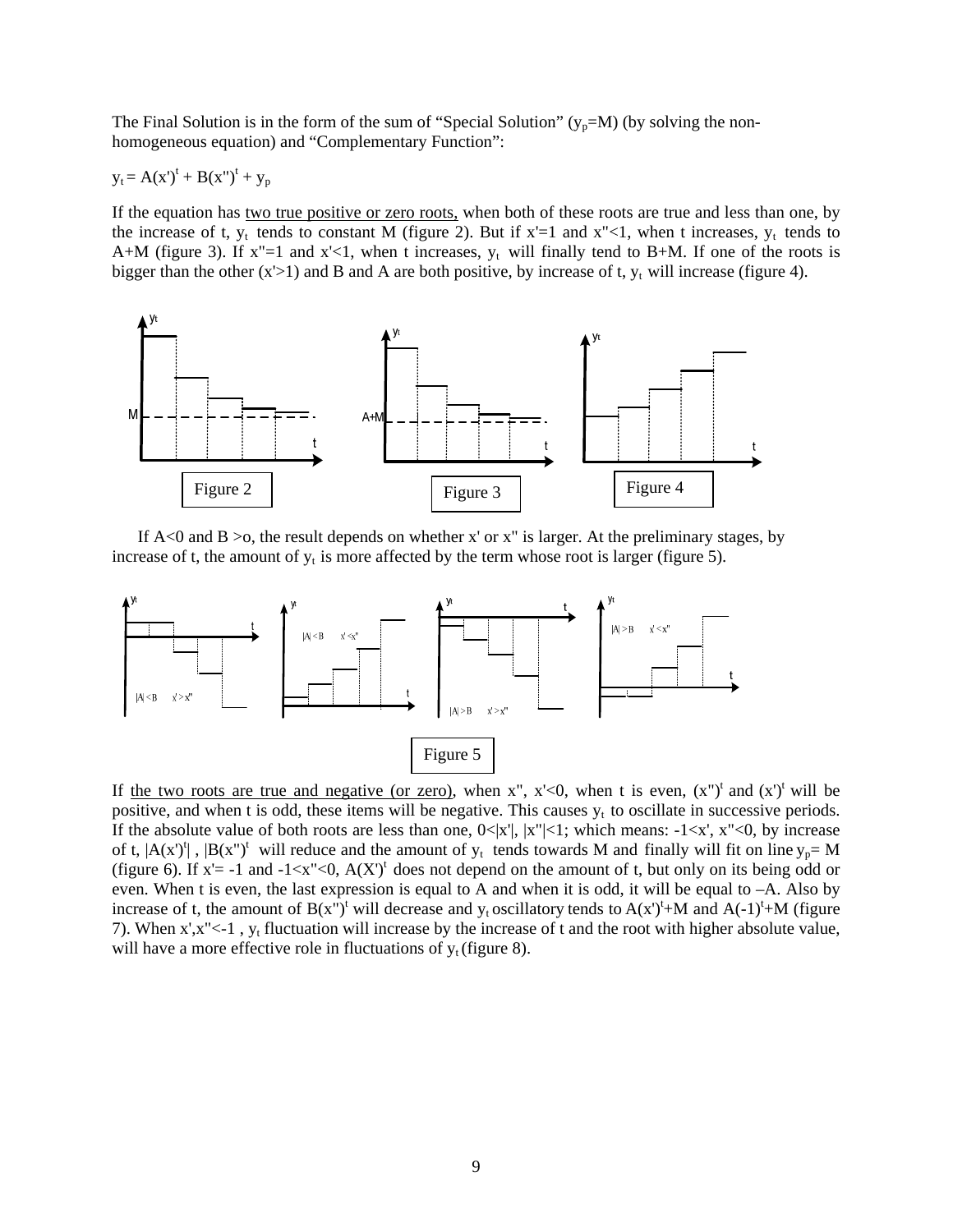

If one root is positive and the other is negative, the absolute value of the larger root will have more effects on y<sub>t</sub>. The following cases may occur:

If  $1 \times 1 > 0$  and  $|x'| > |x''|$ , y<sub>t</sub> will finally tend to M (figure 2).

If  $x'=1$  and  $|x'|>|x''|$ ,  $y_t$  tends to A+M (figure 3).

If  $x$ '>1 and  $x$ '|>| $x$ ''|, the increase of t will increase  $y_t$  (figure 4).

If  $-1 \lt x' \lt 0$  and  $|x'| > |x''|$ , by increase of t, the amount of  $y_t$  will fluctuate and finally will tend to M (figure 6).

If x'=-1 and  $|x'| > |x''|$ , by the increase of t,  $y_t$  will oscillate around A+M and  $-A+M$  (figure 9).



If x'<-1 and  $x'| > |x''|$ ,  $y_t$  will have expanding fluctuations in relation with M when t increases (figure 8). If  $x'=-x''$ , changes in  $y_t$  depends on the sign of A, B and larger absolute value of A in relation with B and vice versa.

If the root are double and real, the solution of the difference equation will be as follows:

$$
y_t = Ax^t + Btx^t + M \tag{23}
$$

If  $1 \times 0$ , Btx<sup>t</sup> will increase by the increase of t and will have an expanding time trend.

If  $x=1$ , and  $Btx<sup>t</sup> = Bt$ , we will have a similar case to previous one.

If  $0 < x < 1$ , Btx<sup>t</sup> tends to zero when t increases. This trend is not compensated by the expanding trend of t and when t increases,  $x^t$  will be more than t and therefore, the term  $Btx^t$  will tend to zero.

If  $-1 \lt \lt x \lt 0$ , we have a trend similar with the case  $0 \lt x \lt 1$ , except that the term Btx<sup>t</sup> has a fluctuation trend which tends to zero.

If x=-1, the trend of Btx<sup>t</sup> is similar with x=1, but with fluctuations.

If  $x \le -1$ , the result is similar with  $x > 1$ , but with fluctuations.

If the <u>roots are imaginary or complex</u>, the solution of the difference equation will be:

 $y_t = D^t [E \cos(tR) + F \sin(tR)] + M$  (24)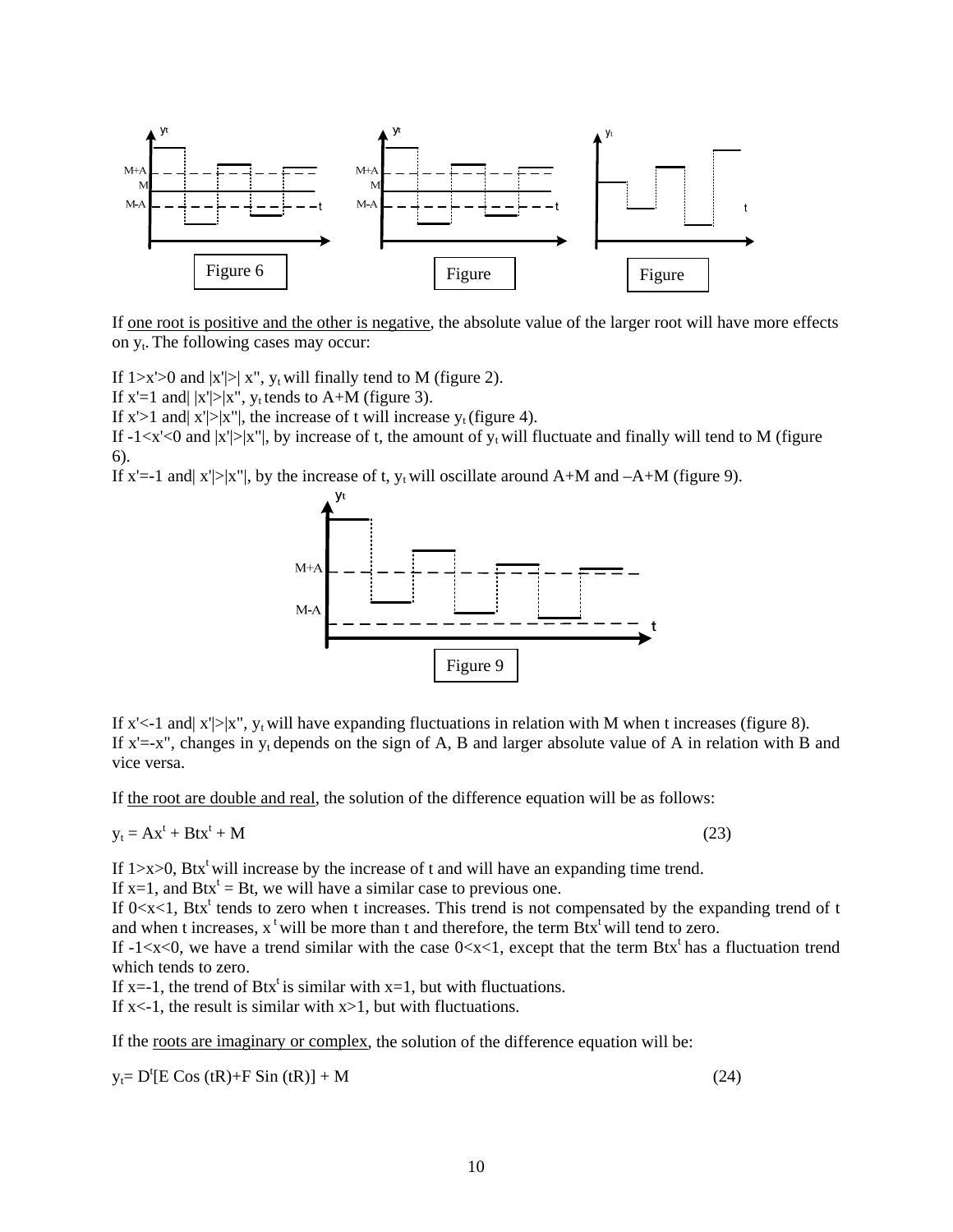where the roots of the complex characteristic equation will be c $\pm$ di and its module will be D= $\sqrt{c^2 + d^2}$ . The term in the bracket has an iterated fluctuation in each  $360^\circ$ . In other words,  $y_t$  has a cycle equal to t=360°/R. Since Sin R=d/D, if for example R=60°, the range of the cyclical movement will be t=360°/60°.



Figure 10

in  $C_{OS}\theta$  figure 10 have symmetrical cycles. Since amount of t is discrete, t may not be located at the beginning or middle of those cycles; therefore, figures 11, 12 and 13 look unbalanced. The term in the brackets of equation (24) has smooth fluctuations, but when reaches to power t, if  $D>1$ , by increase of t,  $D<sup>t</sup>$  will increase and multiplied by the amount of the brackets in equation (24) will increase the fluctuations (figure 11). If  $D=1$ ,  $D^{\dagger}$  will also be equal to 1 and will have no effects on the amount of the bracket and  $y_t$  will have a monotonous (smooth) fluctuations (figure 12). For,  $\theta = tR$  the curves  $Sin\theta$  and



If D<1, when t increases, D<sup>t</sup> decreases and fluctuations of  $y_t$  will tend to zero (figure 13). If we have a Special Solution, (this solution may be in the form of M, Mt or Mt<sup>2</sup>), we define  $y_p$  as the temporary equilibrium of  $y_t$ . But if the special solution is not fixed, the equilibrium will be moving. For example, the Special Solution can be in the form of  $y_p$ =bt where the difference equation has no temporary equilibrium and bt is a moving equilibrium (figure 14).

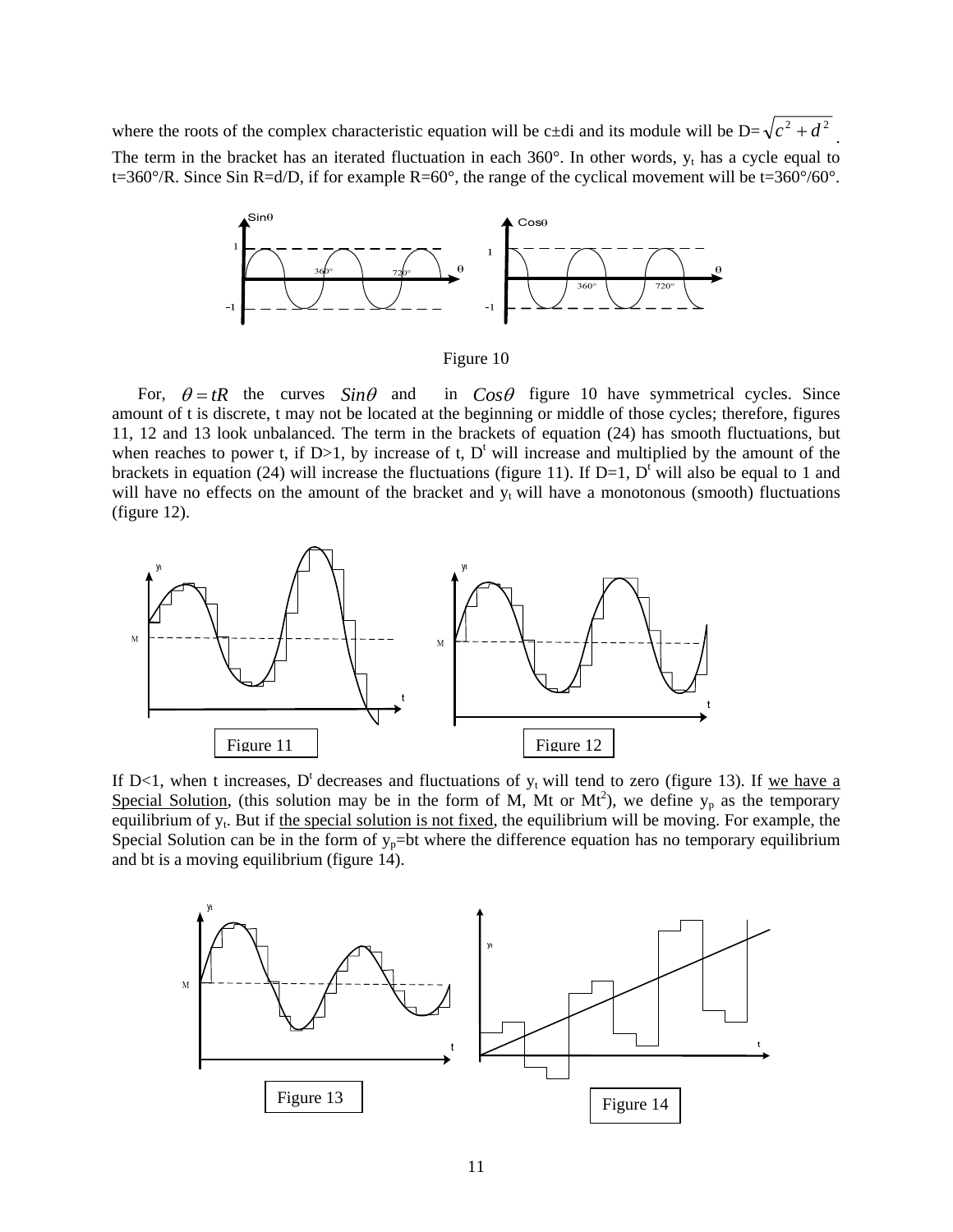In general, for a second order homogenous difference equation with constant coefficients such as:

$$
y_t + by_{t-1} + cy_{t-2} = 0 \tag{25}
$$

With the help of figure 15 we can describe the time trend of  $y_t$  by considering the coefficients of difference equation (b, c) and the roots of characteristic equation.



Figure 15

In this figure:

Area I: includes (I", I'): oscillatory dampening fluctuation (complex roots, module < 1)

Area II: includes (II", II'): explosive oscillatory fluctuation (complex roots, module>1)

Area III: dampening and non-oscillatory (real roots, less than one)

Area IV: finally dampening and without oscillation (real roots, both positive, one larger than and the other less than one)

Area V: non-dampening and without oscillation (real roots and larger than one)

Area VI: oscillatory dampening (real roots, both negative with absolute values less than one)

Area VII: explosive with oscillation (real roots, both negative with absolute values larger than one)

Area VIII: finally explosive with oscillation (real roots, both positive and less than one)

Area IX: dampening without oscillation (real roots, both positive and less than one)

Area X: finally explosive without oscillation (real roots with opposite signs, the positive root is larger than one and the absolute value of the negative root is less than one)

Area XI: finally explosive without oscillation (real roots, with opposite signs, the absolute value of both roots are larger than one and the absolute value of the positive root is larger)

Area XII: dampening with oscillation (real roots with opposite signs, the absolute value of both roots less than one)

Area XIII: finally explosive with oscillation (real roots with opposite signs, the absolute value of the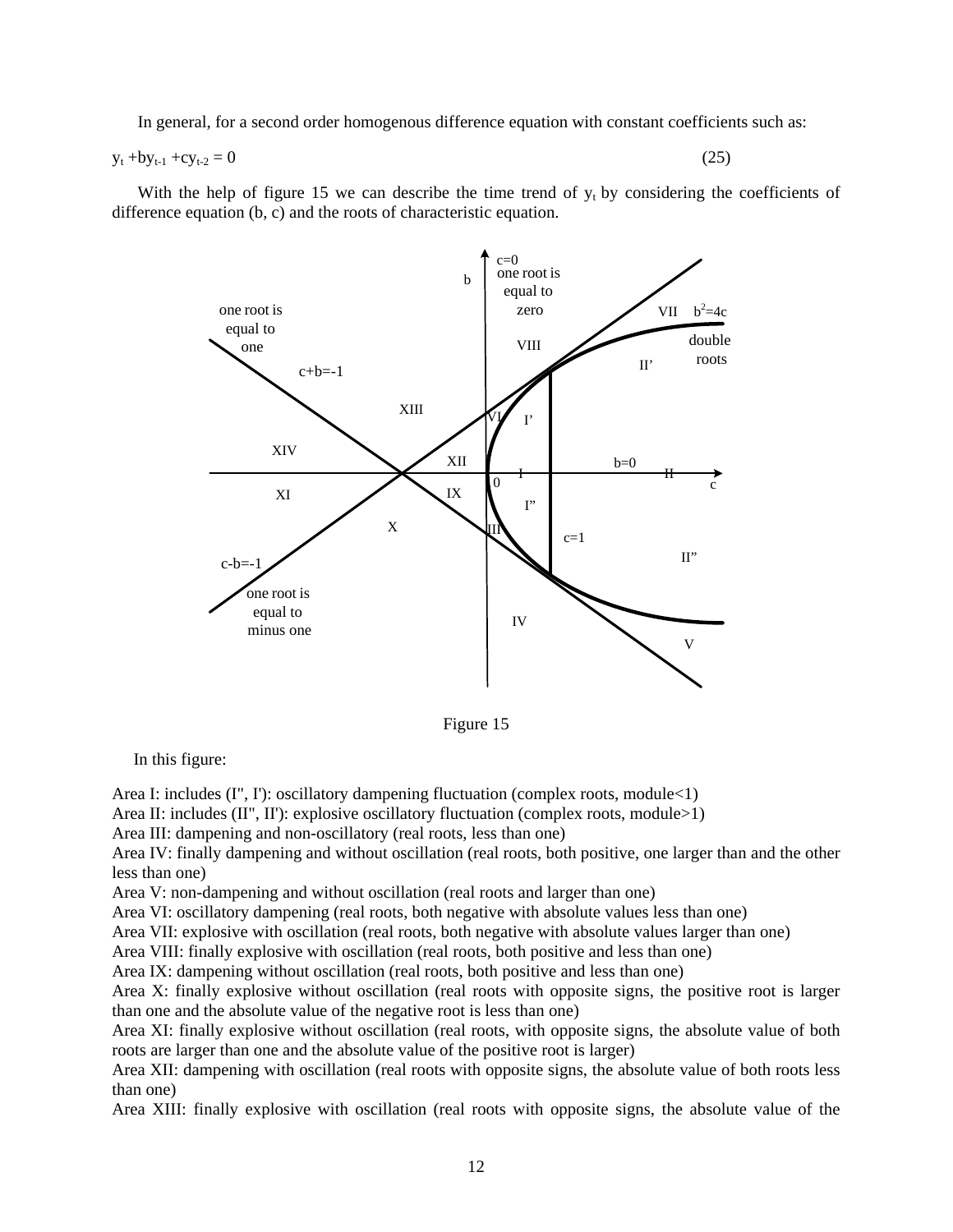negative root is larger than one and the positive root is less than one) Area XIV: finally explosive with oscillation (real roots with opposite signs, the absolute value of both roots are larger than one and the absolute value of the negative root is larger than the positive root)

In analyzing the time trend of  $y<sub>t</sub>$  in a second order difference equation, the characteristics of being real roots, complex roots and double roots, their signs, the absolute value of them and being larger or smaller than one, are critical. In figure 15, many other areas can be enumerated and studied like all the points located on drawn lines and curve or at the intersection of them and so on, but since it is time consuming, we stop here $^{17}$ .

 All the above analyses are only about second order non-homogeneous difference equations with a constant term and fixed coefficients. But if the constant term is a function of time or the difference equation is not linear, or has a higher order, or the coefficients are functions of time,  $y_t$  will have different trends which create moving equilibriums with various fluctuations. The mathematical behavior of this kind of equations can be coinciding with difference equation in the previous discussion about interest rates and deposit and loan sources which create any kind of fluctuations in money and capital markets that can easily fluctuate the supply and demand in real sector through investment and consumption demands functions.

### **Reforming banking structure by elimination of usury**

 As it is understandable from the relation (5), the clearest phenomenon of business cycles is the bankruptcy of banks which is historically proved. This is because banks during continued recession and crisis, cannot suffer a position like relation (7) for several years. Therefore, in order to solve this difficulty, the banking mechanism should be changed in some way so that the negative and positive fluctuations of their income become minimized. The above mentioned theory shows that the banking initiation of business cycles is the main source of crisis and therefore, in order to control the cycles, the structure of this important monetary structure should be reformed. Since the cause of this disease is observed, it can be cured. The method of cure of this economic problem is to prevent the time lag between equilibrium of interest rates of deposits and loans caused by banks, and fluctuates the markets of supply and demand of banking resources. This means that banks should not operate as a traditional economic firm, but as a financial intermediate to obtain income through commission. Banks operate as separate firms in traditional economies and not as financial intermediate who obtain commission for rendering capital management services. Therefore, banks can create fluctuations in the market. In order to change bank's position into a financial intermediate, we have to define the performance of interest rate of loan sector in such a way that it affects depositors, rather than banks. The essential method of this remedy has been clearly mentioned in divine books such as Old Testament, New Testament and Quran which is the elimination of usury from monetary activities.

 The elimination of usury does not mean that banking activities should be eliminated. It means that the owners of financial assets always obtain a yield proportional to the real yield of their financial assets; that is to say, they should practically be shared in profit and loss of the borrower. This participation is described in various Islamic banking contracts. Lenders can share in the profit and loss of the borrower. This banking system is classified into profit and loss sharing banking which is the result of the elimination of usury doctrine in banking activities. Since profit and loss participation transfers banks from financial economic firms into financial intermediates, it can accomplish the previous descriptions and can equilibrate saving and investment markets without any time lag. In addition, established risks in loan

<sup>&</sup>lt;sup>17</sup> - For more information about time behavior of difference equations look through "Difference Equations and the Stability of Equilibrium Dynamism", Bijan Bidabad. http://www.bidabad.com/doc/difference-equations.pdf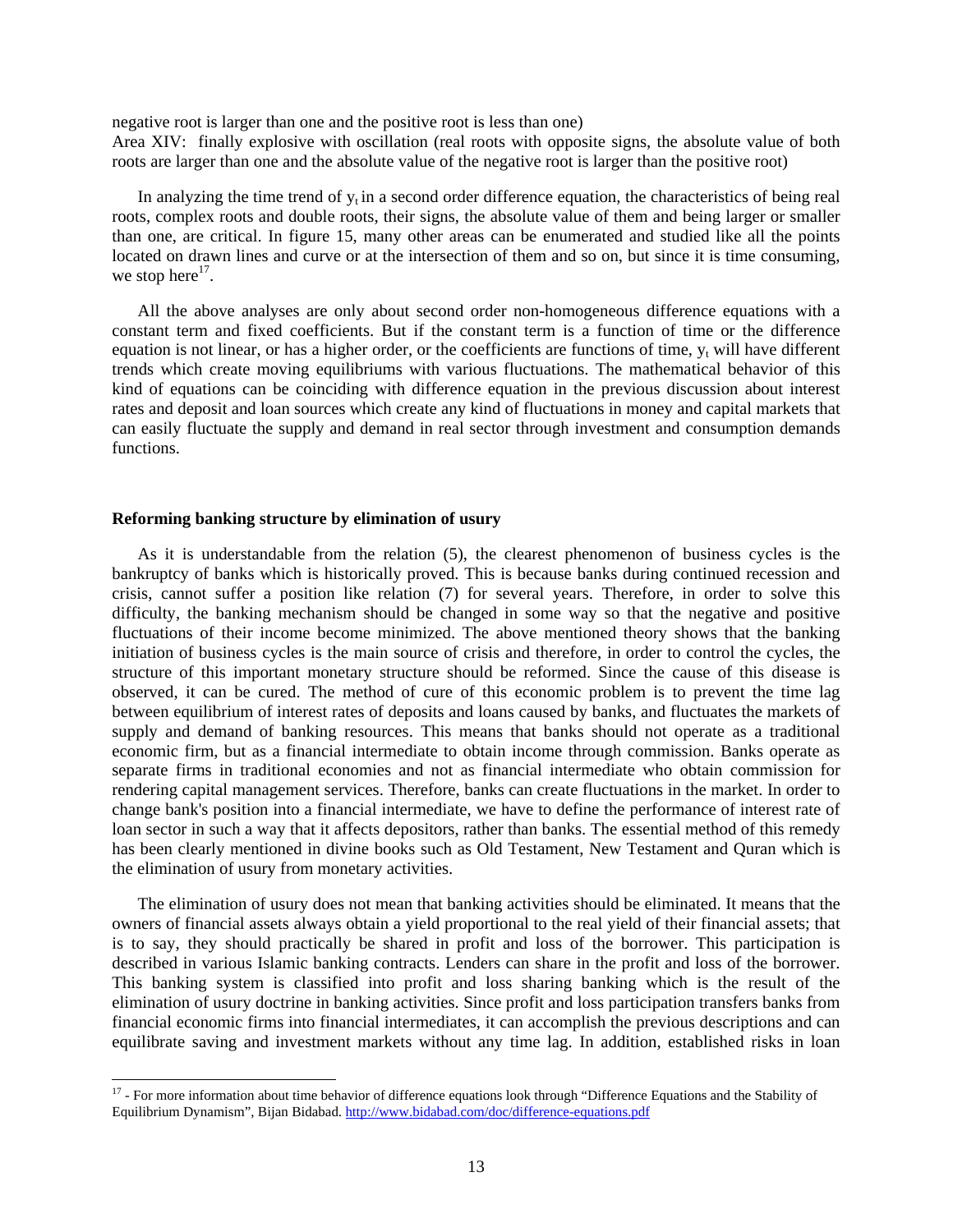market are transferred to depositor sector and lender (depositor) and borrower (investor) will both get benefit or loss in the market.<sup>18</sup>

 In other words, if we want to establish profit and loss sharing banking system, we have to carry out special transformations in traditional banking. This includes the reform of usury free banking procedures, as well as elimination of Shariah tricks used by banks to show their activities are in compliance with Shariah, and change of their organization structure.

 As it is deducted from equation (18), it should be mentioned that the imbalances in government fiscal policy and foreign trade sector can also be encountered as instability factors, but these instabilities are not usually permanent, and the adjustment of government fiscal position or the exchange rate change will return the economy to equilibrium, and while they create annual fluctuations, but do not create business cycles.

## **Profit and loss sharing banking**

 In order to implement real Islamic banking, extensive researches have been carried out and the profit and loss sharing system is starting to be experimentally established in Bank Melli Iran<sup>19</sup>. After landing this system successfully it will extend to other banks. We expect that investment risks will not be transferred to banks and crisis would not find ground to spread. This is because profit and loss sharing practically does not transfer investment risks to banks and operating risks will be covered by special insurance and a supervision unit called "Trustee"; and credit risk is minimized because of profit and loss sharing, and because of the special contracts with depositors and the ability to sell deposit certificates, liquidity risks will be limited and bank will not face losses in economic fluctuations. In addition, the creation of a strong and structural relationship between loan interest rate and deposit interest rate prevents profit in one market while the other market is facing loss. That is to say, when investor faces losses in loan market, the profit and loss sharing system does not let the loss to be transferred as profit to depositor, but transfers the loss to the depositor and both markets will enjoy relative stability. Therefore, the fluctuations in supply sector which is related to loan interest rate and in demand sector in relationship

http://www.bidabad.com/doc/eghtesadislami4.pdf

<sup>&</sup>lt;sup>18</sup> - When talking about profit and loss sharing banking, it should not be associated with the present banking system of Iran. Because, it can easily be shown that many of the contracts set forth in the Usury Free Banking Law passed in 1983, are usuric. According to the exact definition of usury, contracts of Installment Selling, Hire Purchase Selling, Debt Purchase and compound interest because of the inability of the debtor to pay his debt are in the realm of usury. Clearly, loan facilities in the form of Good Loan (loan without interest), Civil Participation, Legal Participation, Direct Investment, Forward Deals, Modarebah (sharing), Joalah (giving loan to someone who does something on behalf of us), Modareah (sharing in growing crops), Mosaghat (sharing in growing trees) and Rent, if certain conditions are observed, are not in the realm of usury. In all of these contracts, except for Good Loan which does not have any interest and Rent which should be defined before the contract, the interest rate should not be pre-fixed, otherwise they are usuric For more information look through:

<sup>•</sup> Bidabad, Bijan, Non-Usury Bank Corporation (NUBankCo), The Solution to Islamic banking, Proceeding of the 3<sup>rd</sup> International Islamic Banking and Finance Conference, Monash University, KL, Malaysia, 16-17 November, 2005. http://www.bidabad.com/doc/nubankco.html

بيدآباد، بيژن، مباني عرفاني اقتصاد اسلامي، پول، بانك، بيمه و ماليه از ديدگاه حكمت. پژوهشكدة پولي و بانكي، بانك ايران، ،1383 تهران.

<sup>•</sup> Bidabad, Bijan, M. Allahyarifard. Assets and Liabilities Management in Islamic Banking. Paper prepared to be presented at the the 3rd International Conference on Islamic Banking and Finance: Risk Management, Regulation and Supervision in Jakarta, Indonesia on 23-24 February, 2010. http://www.bidabad.com/doc/alm-english.pdf<br><sup>19</sup> - Bidabad, Bijan; Aghabeigi, Jina; Naimi, Mahasti; Azarang, Ostovar; Salehian, Saeed; Nafisi Zideh Sarai, Saeed; Mehdizadeh

Chelehbari, Alireza; Ghasemi Seighalsarai, Hojatallah; Hoseinpour, Bijan; Sheikhani, Saeed; Allahyari Fard, Mahmoud; Safai Pour, Mahmoud; Khalily Valai, Nadia. Detailed Project of Profit and loss Sharing, Department of Research and Planning - Bank Melli Iran. 2008, Tehran, Iran.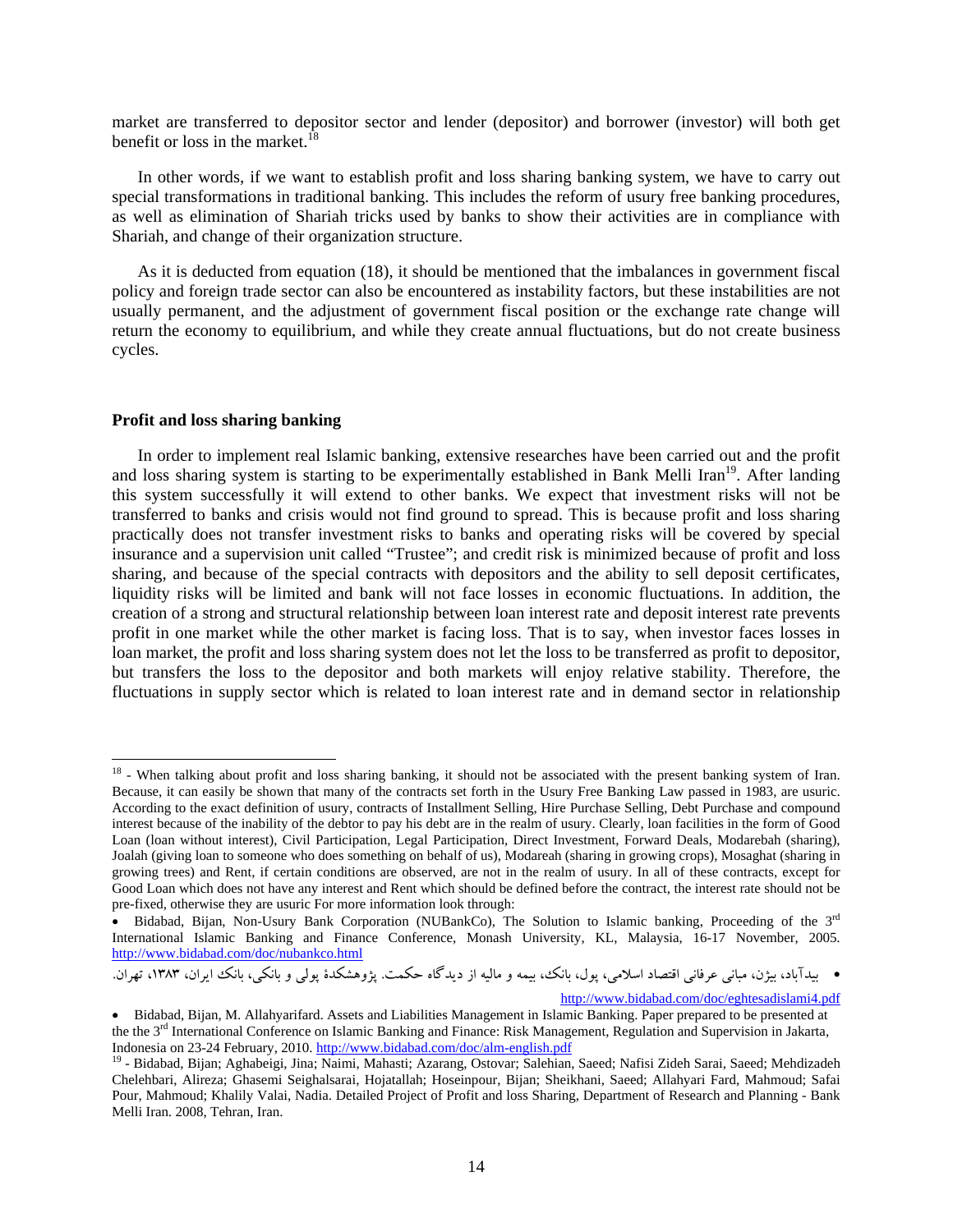with deposit interest rate will be stabilized<sup>20</sup>.

 This is in contrary to conventional banking where if borrower gains profit or loss, the lender will certainly obtain his profit (interest) and bank will face credit, liquidity, operational and market risks. In profit and loss sharing system, if borrower gains profit, the lender will also obtain profit, and if borrower faces losses, the depositor will also lose. Regardless of bank ownership to be private or governmental, in profit and loss sharing banking, the base for defining loan rate is the yield of real sector and bank works as intermediate, obtains commission and allocates funds to investment as an attorney or agent and by rendering capital management services and supervision of investment activities, earns commission and transfers the results of investment in the shape of profit or loss to the owners of funds who are depositors. Accordingly, the banks can use investment deposits on the basis of depositor's decision and according to a general or special mandate in joint ownership in form of a partnership contracts divide the yields between depositors. Then the real profit or loss will be divided between the two parties according to their agreement contract and the defined standards, instructions and directions. In this connection, in order to implement its task as a financial intermediate, after deducting its own commission, bank transfers the profit to the owners of fund resources (depositors).

 Special financial innovations called Certificate of Mosharakah (Partnership), and Certificate of Pazireh (Subscripted) which can be bought and sold in internet secondary markets have also been considered in this project. These two new instruments practically create a market similar to stock exchange for transfer of deposits among people. According to the economic development in investment and productions, the price of these new financial instruments will increase or decrease. These two new instruments practically are financial papers which are used for transaction of deposits and represent investment in the form of profit and loss deposits allocated to entrepreneurs. Partnership Certificate is anonymous papers with a fixed face value and with a period equal to the duration of investment and is issued by profit and loss sharing bank. The holders of these papers participate in the profit of investment project according to the face value and the period of participation and in exchange with its capital management services rendered to depositors, bank can invest depositor's deposits in one of the three banking products defined by PLS banking instructions. The holders of Partnership Certificate can transact their Certificates at bank counters or over internet; therefore, these Certificates can be transacted internationally. Pazireh Certificate is similar with Partnership Certificate and can be used in continuous or end-less projects, so that after the end of construction or at the beginning of operation, Pazireh Certificate holders become share holders of the company in proportion to the amount of their Certificates and the duration of participation $21$ .

فصلنامهٔ علمی- پژوهشی اقتصاد و تجارت نوین، سال اول، شمارهٔ سوم، زمستان ۱۳۸۴، صفحات ۳۷-۱.

http://prd.moc.gov.ir/jnec/farsi/3rd/Article2.pdf

http://www.bidabad.com/doc/pls-it-2.htmlhttp://www.bidabad.com/doc/pls-it-2.html

بيدآباد، بيژن و محمود الهياري فرد. سازوكار عملياتي بانكداري مشاركت در سود و زيان (PLS(، معرفي ابزارهاي مالي گواهي مشاركت و

http://bidabad.com/doc/PLS-Banking-7.pdf http://bidabad.com/doc/PLS-Banking-Export-Deveopment-Bank-2.ppt

 $20$  - Bidabad, bijan, Non-Usury Banking Fits to Obama's Change Strategy, The Solution to Revive the Economy. http://www.bidabad.com/doc/PLS-paper-en-5.pdf<br><sup>21</sup> -The generalities of this project can be seen in the papers listed below:

Bidabad, bijan, Mahmoud Allahyarifard. IT role in fulfillment of Profit & Loss Sharing (PLS) mechanism. Proceeding of the 3<sup>rd</sup> International Islamic Banking and Finance Conference, Monash University, KL, Malaysia, 16-17 November, 2005. http://www.bidabad.com/doc/english-pls-5.pdf

Bidabad, bijan, Mahmoud Allahyarifard Implementing IT to Fulfill Profit & Loss Sharing Mechanism. Islamic Finance News (IFN), Vol. 3, Issue 3, 6, February 2006, pp. 11-15. http://www.bidabad.com/doc/summary-pls-it-1.html

بيدآباد، بيژن و محمود الهياري فرد. فناوري اطلاعات و ارتباطات در تحقق سازوكار مشاركت در سود و زيان (PLS) (بانكداري اسلامي).

گواهي پذيره با كارائي بينالمللي. ارائه شده به دومين همايش خدمات بانكي و صادرات، 27 مهر ،1387 بانك توسعه صادرات ايران، تهران، ايران.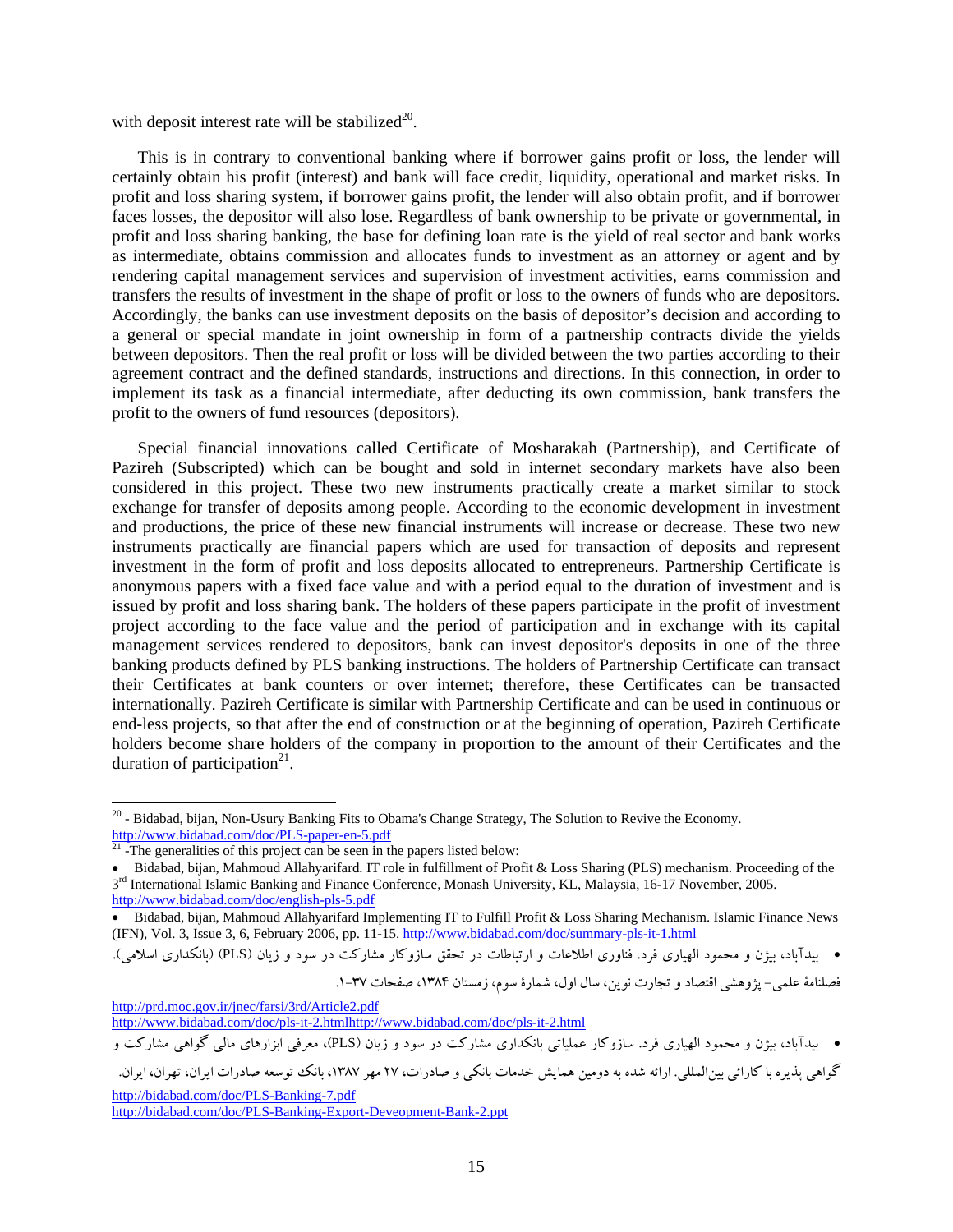The intrinsic risk control characteristics of this banking system manage wavy financial markets automatically. This is because when interest rate is connected to the yield of usually stable real sector, it will become stable too and the risk of financial activity will be controlled.

 In addition, because of its intrinsic risk control and ease of use, this banking method will practically absorb foreign investment funds and since transactions can take place over the internet, international transaction can be done all over the world, because the essential problem with conventional banking system is financial risks which bankrupt the banks. This method of banking possibly solves the problem of exposure to crisis.

 The other interesting aspect of this banking system is its ability to absorb a variety of financial actives. Usually people are divided into three general categories from risk accepting point of view which are risk lovers, risk neutrals and risk averts. Profit and loss sharing banking absorbs risk averters very easily, because with supervision and insurance measures, probability of loss tends to zero. The secondary market for transaction of Partnership and Subscripted Certificates will absorb risk lovers, and risk neutrals can also easily invest in this framework too.

### **Squandering and ethic economics**

 Another version of economic pathology returns to human being behavior. Mankind's inner tends to love and ameliorate the people materialistic aspects of her life, but without a self control, this will automatically exacerbate the conditions of economic crisis. That is to say, that by nature, Mankind tends to excessive consumption, economic greed and passion for accumulating wealth and unrestricted consumption and waste (meaning spending more than need) and lavishness (meaning spoiling resources) and similar behaviors aggravating the spread of business cycles. The am facts increase the intensity of crisis by deeper recessions and higher prosperities. Human behavior needs to be reformed according to ethical, moral and mystical advices raised by divine religions, to reduce the tenses of crises. When there is lavishness in a community, the practical extravagance makes crises wavier. Therefore, it should be tried to institutionalize ethical, moral and mystical behavior in people. By this type of education without government interference, people prevent ravishment and greed and attenuate the domains of business cycles.

 Avoiding lavishness in general contributes to free a major part of economic resources including labor and capital which can easily be used by firms in case of crisis. This leads the business cycle reaching its turning point towards prosperity very quicker than usual. In addition, during prosperity, since there is no extravagance or extra consumption, the economy does not get too hot and therefore, it moves towards recession before it gets hot and the economy will face a soft prosperity and softer crisis and practices a very narrow spread of wave which means a relative economic stability<sup>22</sup>.

 بيدآباد، بيژن و محمد صفائي پور. چارچوب بازار الكترونيكي معاملات گواهي مشاركت/پذيره در قالب طرح مشاركت در سود و زيان (PLS(. پنجمين همايش تجارت الكترونيكي، 3-4 آذر ،1387 وزارت بازرگاني، تهران.

<u> Andrewski politika (za obrazu pod predsjednika u predsjednika u predsjednika u predsjednika (za obrazu pod p</u>

http://www.ecommerce.gov.ir/EArchive/EArchiveF/Item.asp?ParentID=43&ItemID=182<sup>22</sup> - For more information look through the following:

- http://www.bidabad.com/doc/esraf-eghtesade-akhlagh.pdf .اخلاق اقتصاد در اسراف .بيژن ،بيدآباد
- http://www.bidabad.com/doc/taadol-eghtesade-akhlagh.pdf .اخلاق اقتصاد در تعادل .بيژن ،بيدآباد
- http://www.bidabad.com/shakeleh-ejtema-eghtesade-akhlagh.pdf .اخلاق اقتصاد و اجتماع شاكله .بيژن ،بيدآباد
- http://www.bidabad.com/toseeh-payedar-eghtesade-akhlagh.pdf .اخلاق اقتصاد در تبذير و پايدار توسعه .بيژن ،بيدآباد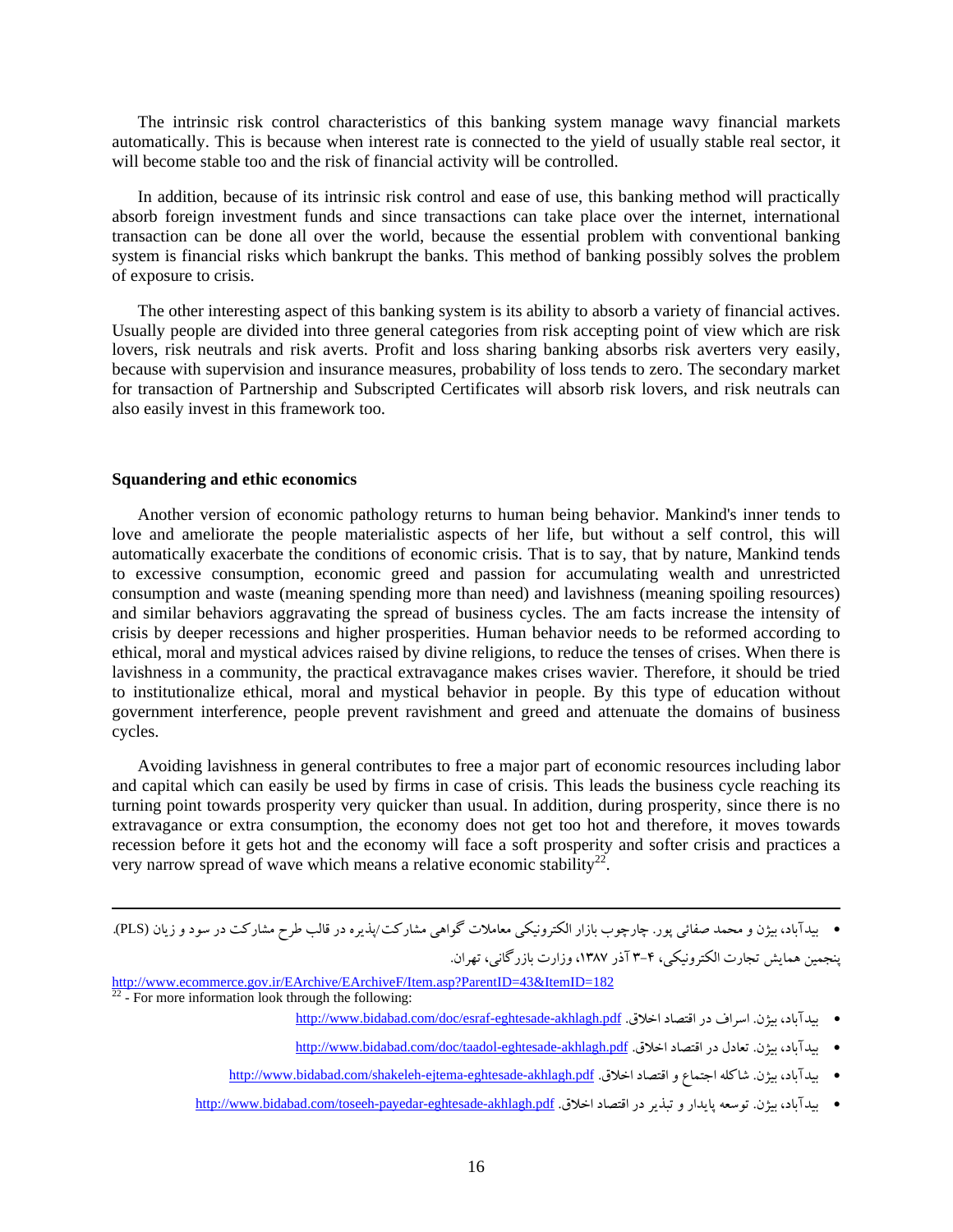Perhaps it should finally be appropriate to consider that God's messengers have been the wisest and most intellectual peoples on the earth and certainly wisdom is leader and guide for moral soundness and salvation of human beings. The science testimonies their messages and teachings are the leaders and guide for appropriate life, and human being will certainly have better materialistic and spiritual life by obeying their commands.

#### **Conclusion and policy recommendations**

This paper clarifies that the structure of traditional banking causes fluctuations in money sector and interest rates and ultimately spreads fluctuation to real sector of the economy and creates economic cycles. On this basis, Islamic banking is proposed which can minimize the range of cycles. Bank renders capital management services and earns commission in this proposal. The practical solution of this mechanism is set forth in profit and loss sharing banking system which does not let losses in investment market while there is profit in saving market.

 The profit and loss sharing project of Bank Melli Iran is at its preliminary stages of operation which is a proper model for elimination of probable problems involved in this banking method. This system being implemented successfully, it practically creates conditions which prevent the transfer of investment risk to banks, and crisis does not find ground to spread.

 There are also new special financial innovations offered in this proposal called Mosharakah Certificates and Pazireh Certificates, which can be transacted over internet and practically makes it possible to create a financial market similar to stock exchange for transaction of deposits. The holders of these Certificates can transact their certificates at bank counter or over internet and therefore, they can be transacted internationally.

 It is expected that Profit and Loss Sharing banking system will spread to all world banks and as long as all operations can be carried out on internet, these transactions can be carried out at any time of day and night, all the days of the week and all places over the world which will be a good incentive for all banks in all countries.

 Lavishness in consumption, economic greed, uncontrolled waste and passion for accumulating wealth aggravate economic crisis – by spoiling resources. Therefore, human behavior should be reformed according to ethical and mystical points of view to relatively control the intensity of lavishness and greed in human community so the intensity of crisis will be dampened. Prevention of lavishness and waste will free a great portion of resources and will narrow the range of business cycles.

#### **Sources**

- بيدآباد، بيژن و ژينا آقابيگي، مهستي نعيمي، آذرنگ اميراستوار، سعيد صالحيان، سعيد نفيسي زيده سرايي، عليرضا مهديزاده چلهبري، حجتاالله قاسمي صيقل سرايي، بيژن حسينپور، سعيد شيخاني، محمود الهياري فرد، محمد صفاييپور، ناديا خليلي ولائي. طرح تفصيلي بانكداري مشاركت در سود و زيان (PLS)، اداره تحقيقات و برنامهريزي، بانك ملي ايران، ١٣٨٧.
- بيدآباد، بيژن و عبدالرضا هرسيني، تحليل فقهي- اقتصادي ربا در وامهاي مصرفي و سرمايهگذاري و كاستيهاي فقه متداول در كشف احكام شارع. ارائه شده به همايش دوسالانه اقتصاد اسلامي، پژوهشكدة اقتصاد، دانشگاه تربيت مدرس، .1382 http://www.bidabad.com/doc/sherkat6.html

<u> Andrewski politika (za obrazu pod predsjednika u predsjednika u predsjednika u predsjednika (za obrazu pod p</u>

<sup>•</sup> سدآباد، بيژن بيديده جهاني گرسنگي و اسراف در غذا. http://www.bidabad.com/doc/gorosnegi/padideh-gorosnegi.pdf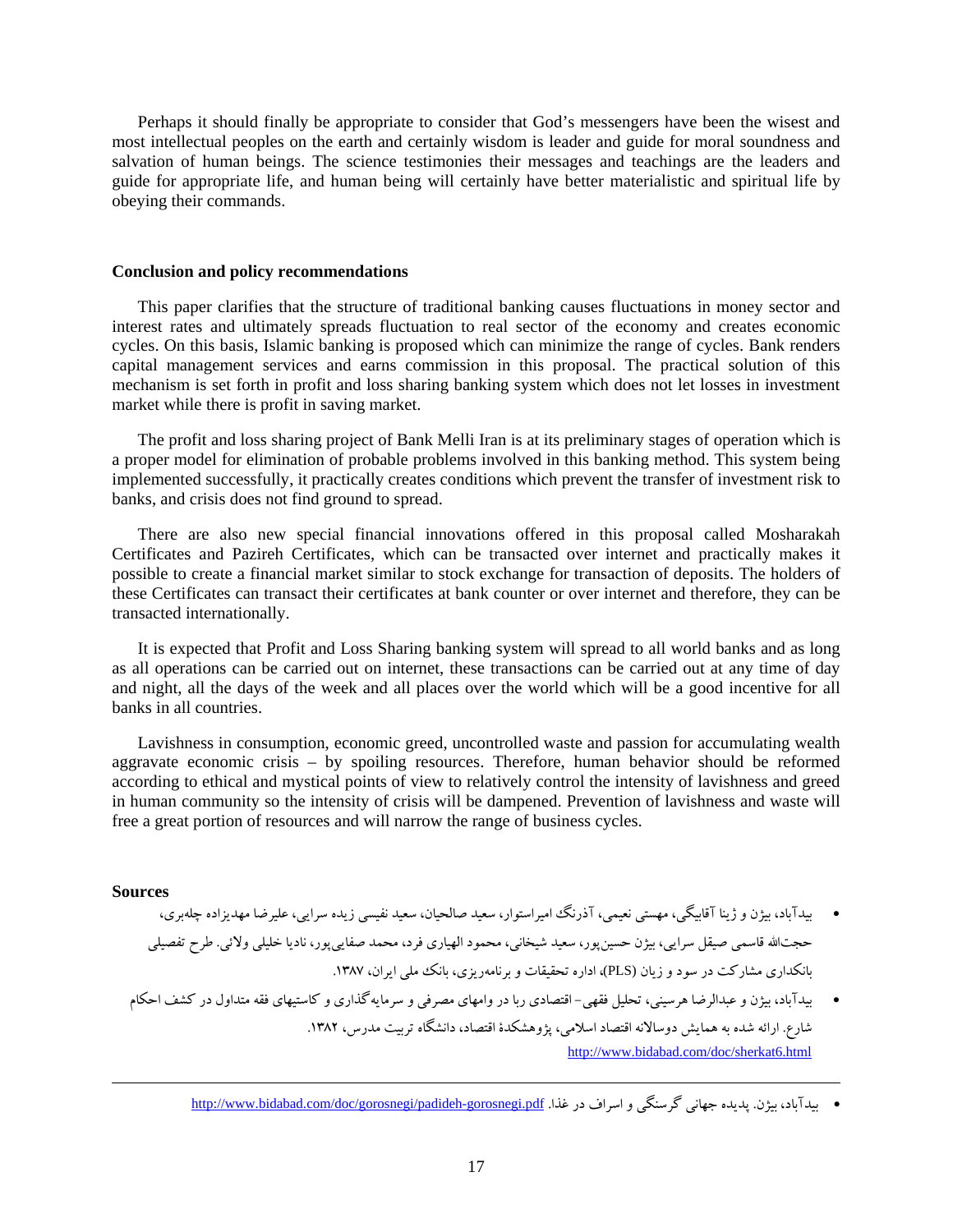- بيدآباد، بيژن و عبدالرضا هرسيني، شركت سهامي بانك غيرربوي و بازبيني ماهيت ربوي و غيرربوي عمليات بانكي متداول. مجموعه مقالات سومين همايش دوسالانة اقتصاد اسلامي «نظرية اقتصاد اسلامي و عملكرد اقتصاد ايران»، 3-4 دي ،1382 پژوهشكدة اقتصاد، دانشگاه تربيت http://www.bidabad.com/doc/sherkat6.htm .تهران ،193-224 صفحات ،مدرس
	- بيدآباد، بيژن و محمد صفائي پور. چارچوب بازار الكترونيكي معاملات گواهي مشاركت/پذيره در قالب طرح مشاركت در سود و زيان (PLS(. پنجمين همايش تجارت الكترونيكي، 3-4 آذر ،1387 وزارت بازرگاني، تهران. http://www.ecommerce.gov.ir/EArchive/EArchiveF/Item.asp?ParentID=43&ItemID=182
- بيدآباد، بيژن و محمود الهياري فرد. سازوكار عملياتي بانكداري مشاركت در سود و زيان (PLS(، معرفي ابزارهاي مالي گواهي مشاركت و گواهي پذيره با كارائي بينالمللي. ارائه شده به دومين همايش خدمات بانكي و صادرات، 27 مهر ،1387 بانك توسعه صادرات ايران، تهران، http://bidabad.com/doc/PLS-Banking-Export-Deveopment-Bank-2.ppt و http://bidabad.com/doc/PLS-Banking-7.pdf .ايران
	- بيدآباد، بيژن و محمود الهياري فرد. فناوري اطلاعات و ارتباطات در تحقق سازوكار مشاركت در سود و زيان (PLS) (بانكداري اسلامي). فصلنامة علمي – پژوهشي اقتصاد و تجارت نوين، سال اول، شمارة سوم، زمستان ۱۳۸۴، صفحات ۳۷-۱. http://www.bidabad.com/doc/pls-it- و http://prd.moc.gov.ir/jnec/farsi/3rd/Article2.pdf 2.htmlhttp://www.bidabad.com/doc/pls-it-2.html
		- http://www.bidabad.com/doc/esraf-eghtesade-akhlagh.pdf اخلاق . http://www.bidabad.com/doc/esraf-eghtesade-akhlagh.pdf
		- بيدآباد، بيژن بيديده جهاني گرسنگي و اسراف در غذا http://www.bidabad.com/doc/gorosnegi/padideh-gorosnegi.pdf
		- بيدآباد، بيژن توسعه پايدار و تبذير در اقتصاد اخلاق .http://www.bidabad.com/toseeh-payedar-eghtesade-akhlagh.pdf
			- بيدآباد، بيژن . شاكله اجتماع و اقتصاد اخلاق . http://www.bidabad.com/shakeleh-ejtema-eghtesade-akhlagh.pdf
				- ملدآباد، سژن، تعادل در اقتصاد اخلاق <u>. http://www.bidabad.com/doc/taadol-eghtesade-akhlagh.pdf</u>
- بيدآباد، بيژن، مباني عرفاني اقتصاد اسلامي، پول، بانك، بيمه و ماليه از ديدگاه حكمت. پژوهشكدة پولي و بانكي، بانك ايران، ،1383 تهران. http://www.bidabad.com/doc/eghtesadislami4.pdf
	- بيدآباد، بيژن، مديريت دارائي و بدهي (ALM (در بانكداري اسلامي، با همكاري محمود الهياري فرد. http://www.bidabad.com/doc/alm-farsi.pdf
	- بيدآباد، بيژن، معادلات تفاضلي (ديفرانس) و ثبات پوياي تعادل. http://www.bidabad.com/doc/difference-equations.pdf
- Baumol, William Jack, Topology of Second Order Linear Difference Equations with Constant Coefficients", 1958, Econometrica.
- Baumol, William Jack, R. Turvey, Economic Dynamics, 1951.
- Bidabad, Bijan, Economic-juristic analysis of usury in consumption and investment loans and contemporary jurisprudence shortages in exploring legislator commandments. Proceeding of the 2<sup>nd</sup> International Islamic Banking Conference. Monash University of Malaysia. 9-10 September 2004. Reprinted in: National Interest, Journal of the Center for Strategic Research, Vol. 2, No. 1, winter 2006, pp. 72-90. Tehran, Iran. http://www.bidabad.com/doc/reba-english-4.html
- Bidabad, Bijan, M. Allahyarifard Assets and Liabilities Management in Islamic Banking. Paper prepared to be presented at the the 3<sup>rd</sup> International Conference on Islamic Banking and Finance: Risk Management, Regulation and Supervision in Jakarta, Indonesia on 23-24 February, 2010. http://www.bidabad.com/doc/alm-english.pdf
- Bidabad, bijan, Mahmoud Allahyarifard, Implementing IT to Fulfill Profit & Loss Sharing Mechanism. Islamic Finance News (IFN), Vol. 3, Issue 3, 6, February 2006, pp. 11-15. http://www.bidabad.com/doc/summary-pls-it-1.html
- Bidabad, bijan, Mahmoud Allahyarifard. IT role in fulfillment of Profit & Loss Sharing (PLS) mechanism. Proceeding of the 3<sup>rd</sup> International Islamic Banking and Finance Conference, Monash University, KL, Malaysia, 16-17 November, 2005. http://www.bidabad.com/doc/english-pls-5.pdf
- $\bullet$  Bidabad, Bijan, Non-Usury Bank Corporation (NUBankCo), The Solution to Islamic banking, Proceeding of the 3<sup>rd</sup> International Islamic Banking and Finance Conference, Monash University, KL, Malaysia, 16-17 November, 2005. http://www.bidabad.com/doc/nubankco.html
- Bidabad, bijan, Non-Usury Banking Fits to Obama's Change Strategy, The Solution to Revive the Economy. http://www.bidabad.com/doc/PLS-paper-en-5.pdf
- Clement Juglar, Des Crises commerciales et leur retour periodique en France, en Angleterre, et aux Etats-Unis. Paris: Guillaumin, 1862. http://gallica.bnf.fr/ark:/12148/bpt6k1060720
- Fisher, Irving (1933), "The Debt-Deflation Theory of Great Depressions", Econometrica,